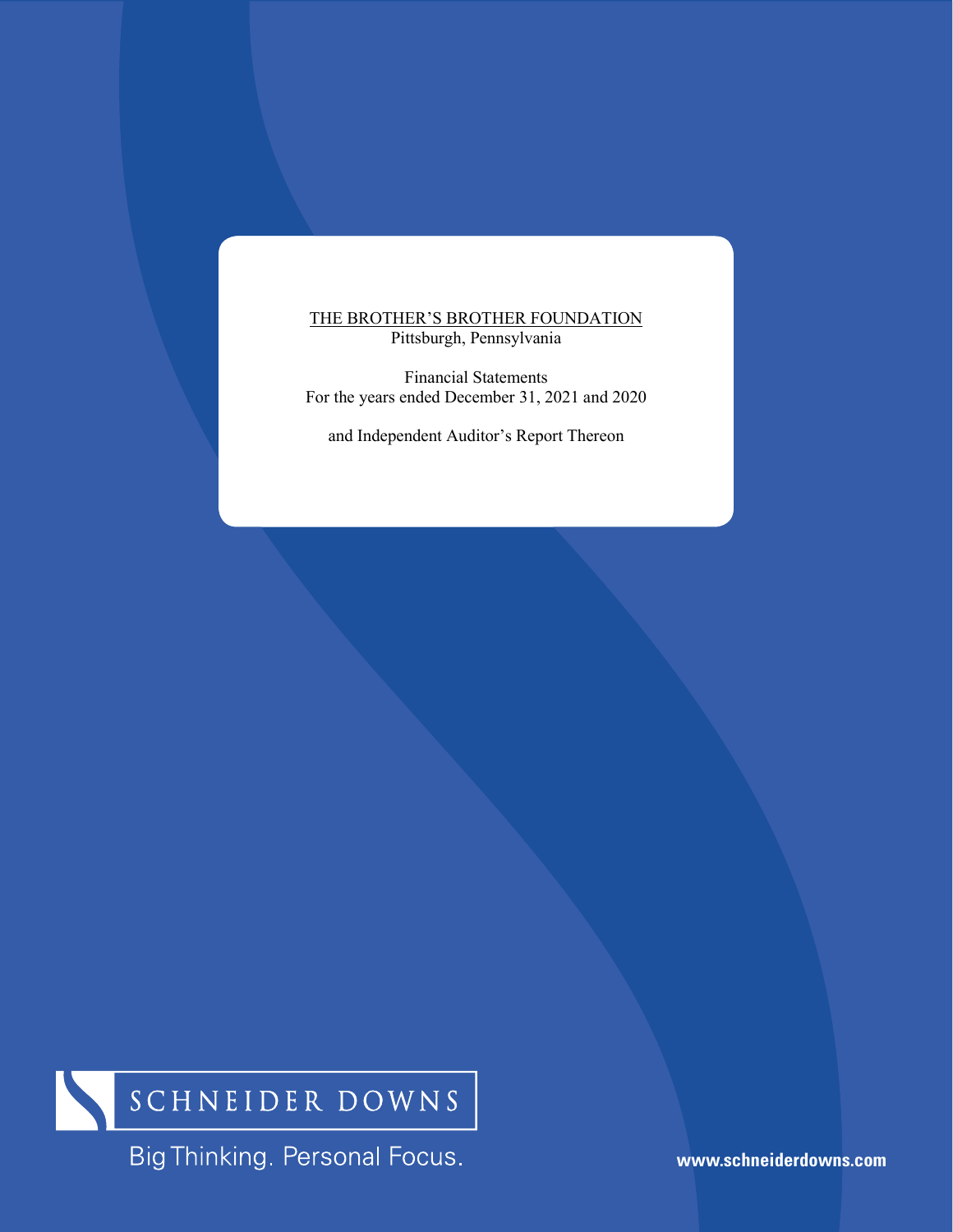# C O N T E N T S

|                                                              | PAGE           |
|--------------------------------------------------------------|----------------|
| <b>INDEPENDENT AUDITOR'S REPORT</b>                          |                |
| FINANCIAL STATEMENTS                                         |                |
| Statements of Financial Position, December 31, 2021 and 2020 | 3              |
| Statements for the years ended December 31, 2021 and 2020:   |                |
| Activities and Changes in Net Assets                         | $\overline{4}$ |
| <b>Functional Expenses</b>                                   | 6              |
| Cash Flows                                                   | 10             |
| Notes to Financial Statements                                |                |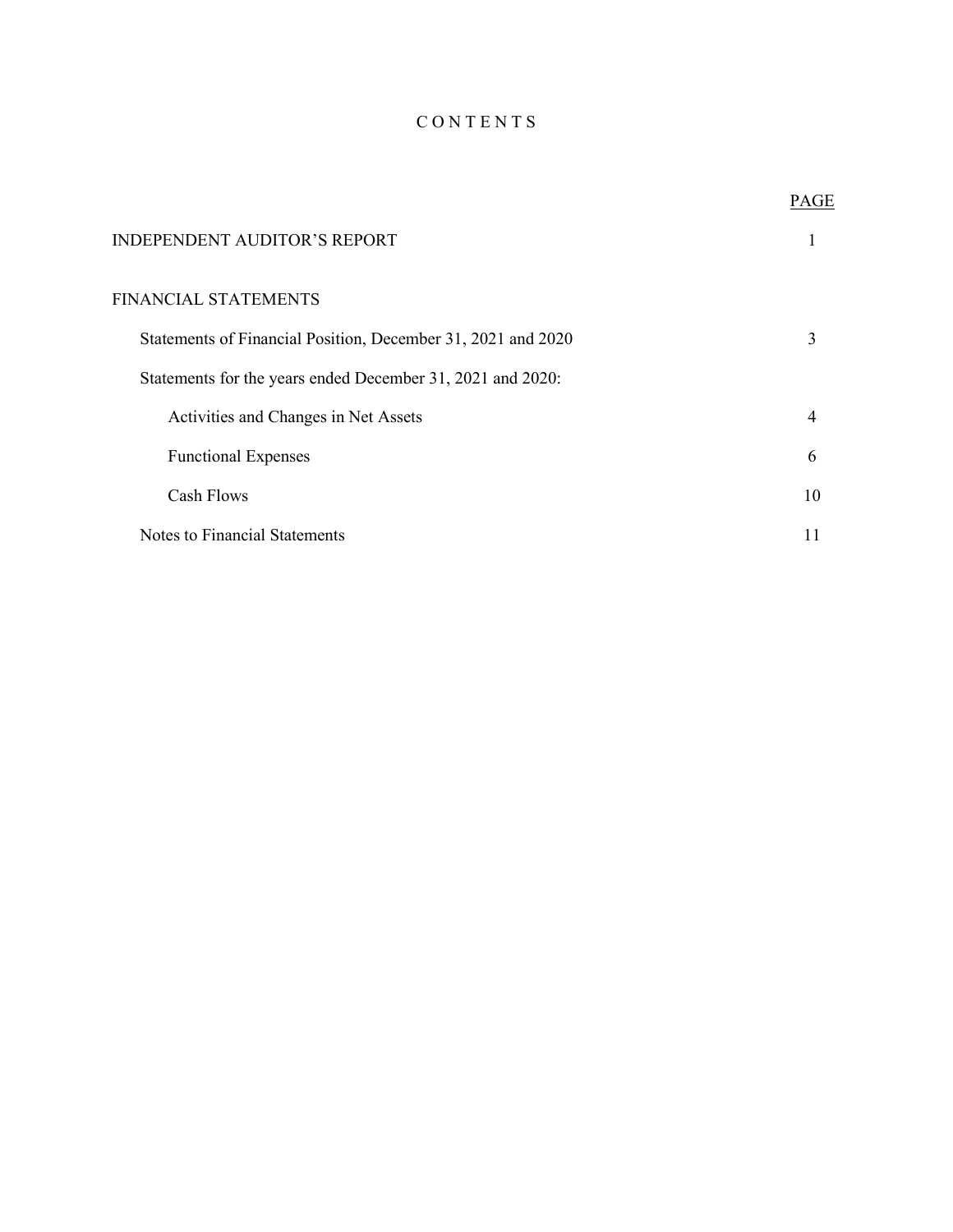

## INDEPENDENT AUDITOR'S REPORT

Board of Trustees The Brother's Brother Foundation Pittsburgh, Pennsylvania

## **Opinion**

We have audited the accompanying financial statements of The Brother's Brother Foundation (Foundation), which comprise the statements of financial position as of December 31, 2021 and 2020, and the related statements of activities and changes in net assets, functional expenses, and cash flows for the years then ended, and the related notes to the financial statements.

In our opinion, the financial statements referred to above present fairly, in all material respects, the financial position of the Foundation as of December 31, 2021 and 2020, and the changes in its net assets and its cash flows for the years then ended in accordance with accounting principles generally accepted in the United States of America.

## **Basis for Opinion**

We conducted our audits in accordance with auditing standards generally accepted in the United States of America. Our responsibilities under those standards are further described in the Auditor's Responsibilities for the Audit of the Financial Statements section of our report. We are required to be independent of the Foundation and to meet our other ethical responsibilities in accordance with the relevant ethical requirements relating to our audits. We believe that the audit evidence we have obtained is sufficient and appropriate to provide a basis for our audit opinion.

## **Responsibilities of Management for the Financial Statements**

Management is responsible for the preparation and fair presentation of the financial statements in accordance with accounting principles generally accepted in the United States of America, and for the design, implementation, and maintenance of internal control relevant to the preparation and fair presentation of financial statements that are free from material misstatement, whether due to fraud or error.

In preparing the financial statements, management is required to evaluate whether there are conditions or events, considered in the aggregate, that raise substantial doubt about the Foundation's ability to continue as a going concern within one year after the date that the financial statements are available to be issued.



One PPG Place Suite 1700 Pittsburgh, PA 15222 TEL 412.261.3644 FAX 412.261.4876

65 E. State Street Suite 2000 Columbus, OH 43215 TEL 614.621.4060 FAX 614.621.4062

1660 International Drive Suite 600 McLean, VA 21102 TEL 571.380.9003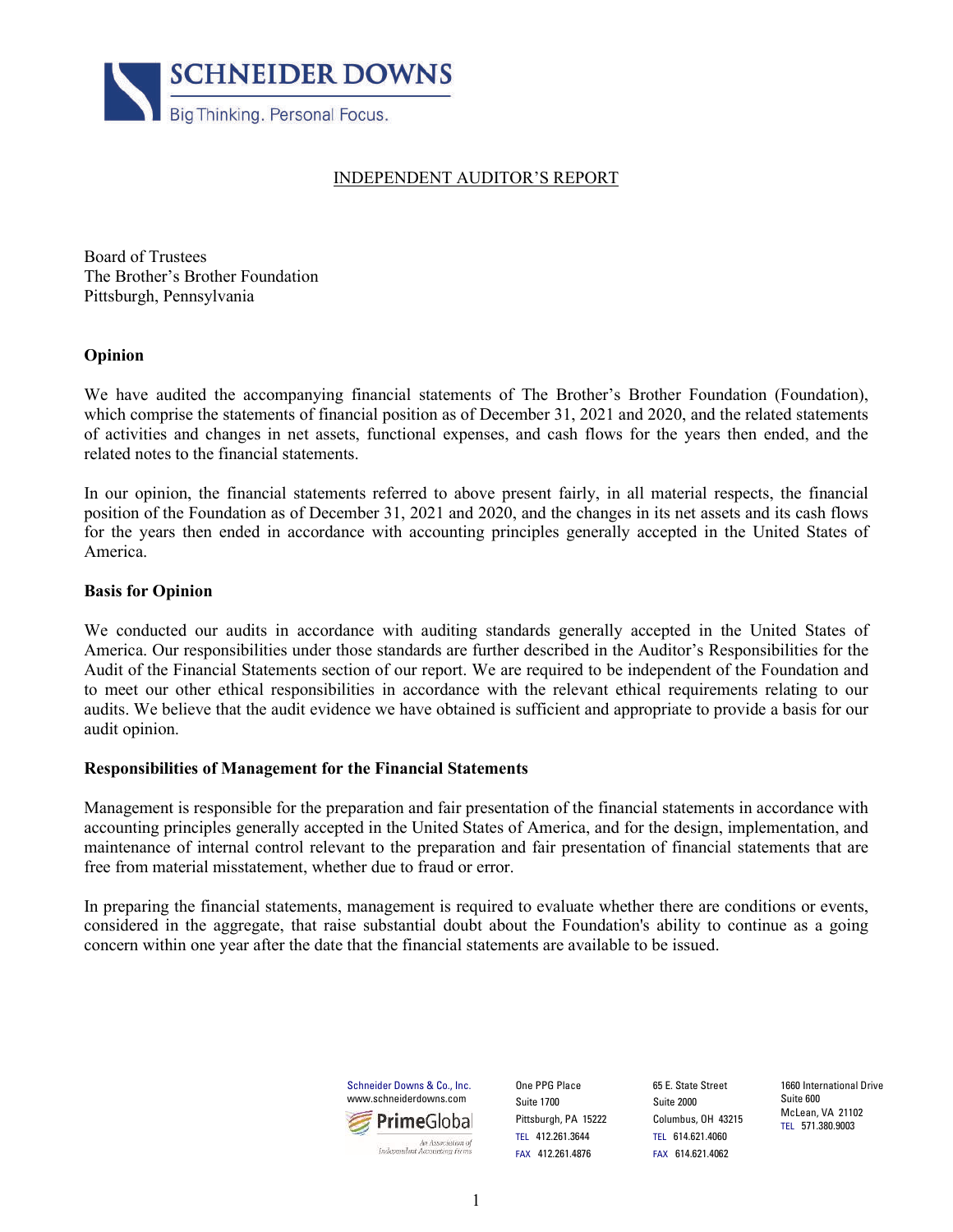## **Auditor's Responsibilities for the Audit of the Financial Statements**

Our objectives are to obtain reasonable assurance about whether the financial statements as a whole are free from material misstatement, whether due to fraud or error, and to issue an auditor's report that includes our opinion. Reasonable assurance is a high level of assurance but is not absolute assurance and therefore is not a guarantee that an audit conducted in accordance with generally accepted auditing standards will always detect a material misstatement when it exists. The risk of not detecting a material misstatement resulting from fraud is higher than for one resulting from error, as fraud may involve collusion, forgery, intentional omissions, misrepresentations, or the override of internal control. Misstatements are considered material if there is a substantial likelihood that, individually or in the aggregate, they would influence the judgment made by a reasonable user based on the financial statements.

In performing an audit in accordance with generally accepted auditing standards, we:

- Exercise professional judgment and maintain professional skepticism throughout the audit.
- Identify and assess the risks of material misstatement of the financial statements, whether due to fraud or error, and design and perform audit procedures responsive to those risks. Such procedures include examining, on a test basis, evidence regarding the amounts and disclosures in the financial statements.
- Obtain an understanding of internal control relevant to the audit in order to design audit procedures that are appropriate in the circumstances, but not for the purpose of expressing an opinion on the effectiveness of the Foundation's internal control. Accordingly, no such opinion is expressed.
- Evaluate the appropriateness of accounting policies used and the reasonableness of significant accounting estimates made by management, as well as evaluate the overall presentation of the financial statements.
- Conclude whether, in our judgment, there are conditions or events, considered in the aggregate, that raise substantial doubt about the Foundation's ability to continue as a going concern for a reasonable period of time.

We are required to communicate with those charged with governance regarding, among other matters, the planned scope and timing of the audit, significant audit findings, and certain internal control related matters that we identified during the audit.

Schneider Downs & Co., Inc.

Pittsburgh, Pennsylvania May 26, 2022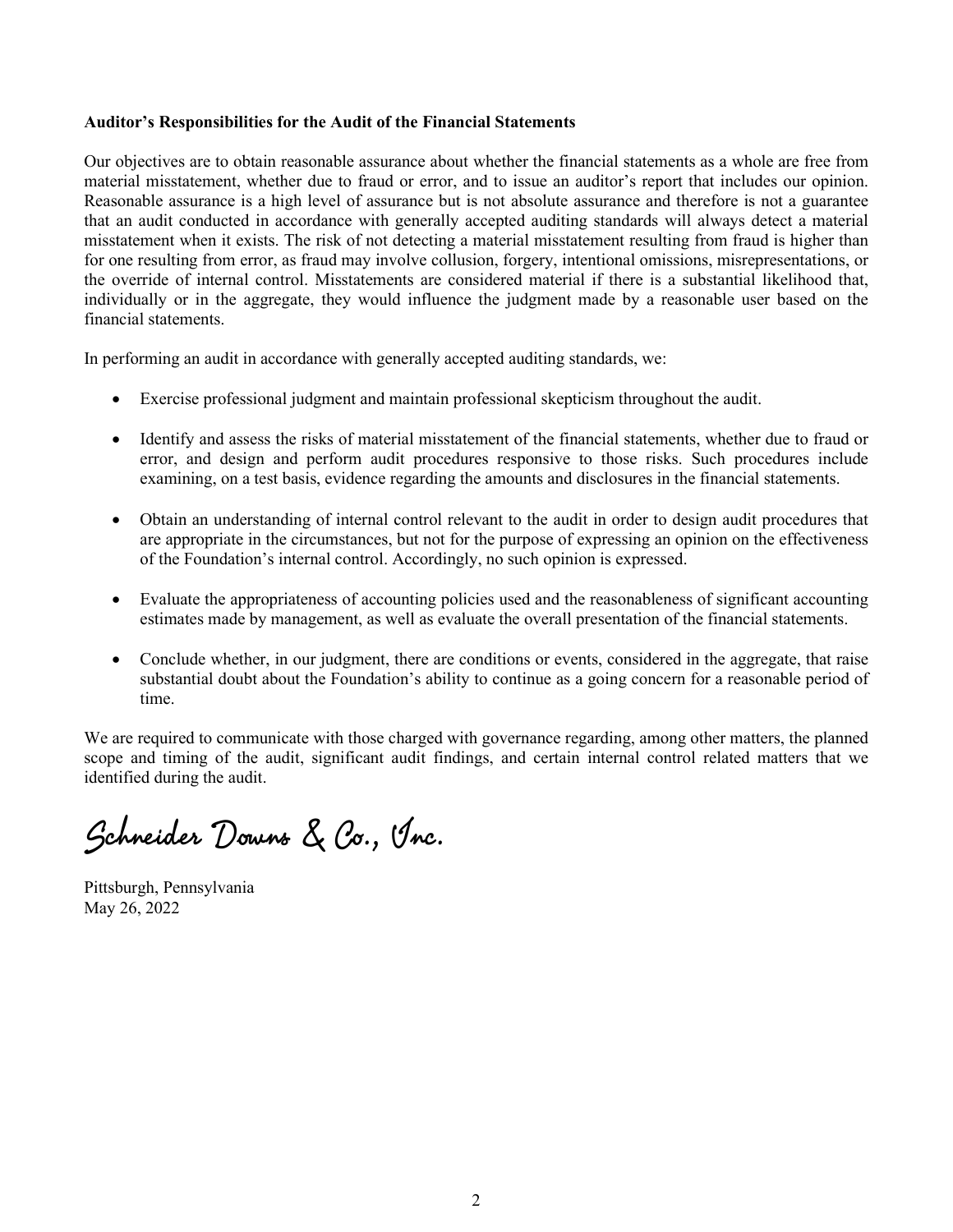# STATEMENTS OF FINANCIAL POSITION

|                                          |                  | December 31                |
|------------------------------------------|------------------|----------------------------|
|                                          | 2021             | 2020                       |
| <b>ASSETS</b>                            |                  |                            |
| Cash and cash equivalents                | \$<br>2,835,248  | \$<br>1,841,226            |
| Restricted cash and cash equivalents     | 1,545,367        | 1,052,189                  |
|                                          | 4,380,615        | 2,893,415                  |
| Accounts receivable                      | 37,282           | 62,167                     |
| Investments                              | 243,817          | 748,813                    |
| Inventory                                | 9,879,642        | 15,800,809                 |
| Prepaid expenses                         | 91,479           | 65,046                     |
| Property and equipment, net              | 2,244,780        | 2,152,033                  |
| <b>Total Assets</b>                      | 16,877,615<br>\$ | \$21,722,283               |
| <b>LIABILITIES</b>                       |                  |                            |
| Accounts payable and accrued liabilities | $\$$<br>198,743  | \$<br>171,003              |
| Deferred grant revenue                   |                  | 379,850                    |
| <b>Total Liabilities</b>                 | 198,743          | 550,853                    |
| <b>NET ASSETS</b>                        |                  |                            |
| Net Assets Without Donor Restrictions    | 15,133,016       | 20,114,715                 |
| Net Assets With Donor Restrictions:      |                  |                            |
| Purpose restricted                       | 1,115,676        | 618,082                    |
| Perpetual in nature                      | 430,180          | 438,633                    |
|                                          | 1,545,856        | 1,056,715                  |
| <b>Total Net Assets</b>                  | 16,678,872       | 21,171,430                 |
| <b>Total Liabilities And Net Assets</b>  | 16,877,615<br>\$ | 21,722,283<br><sup>2</sup> |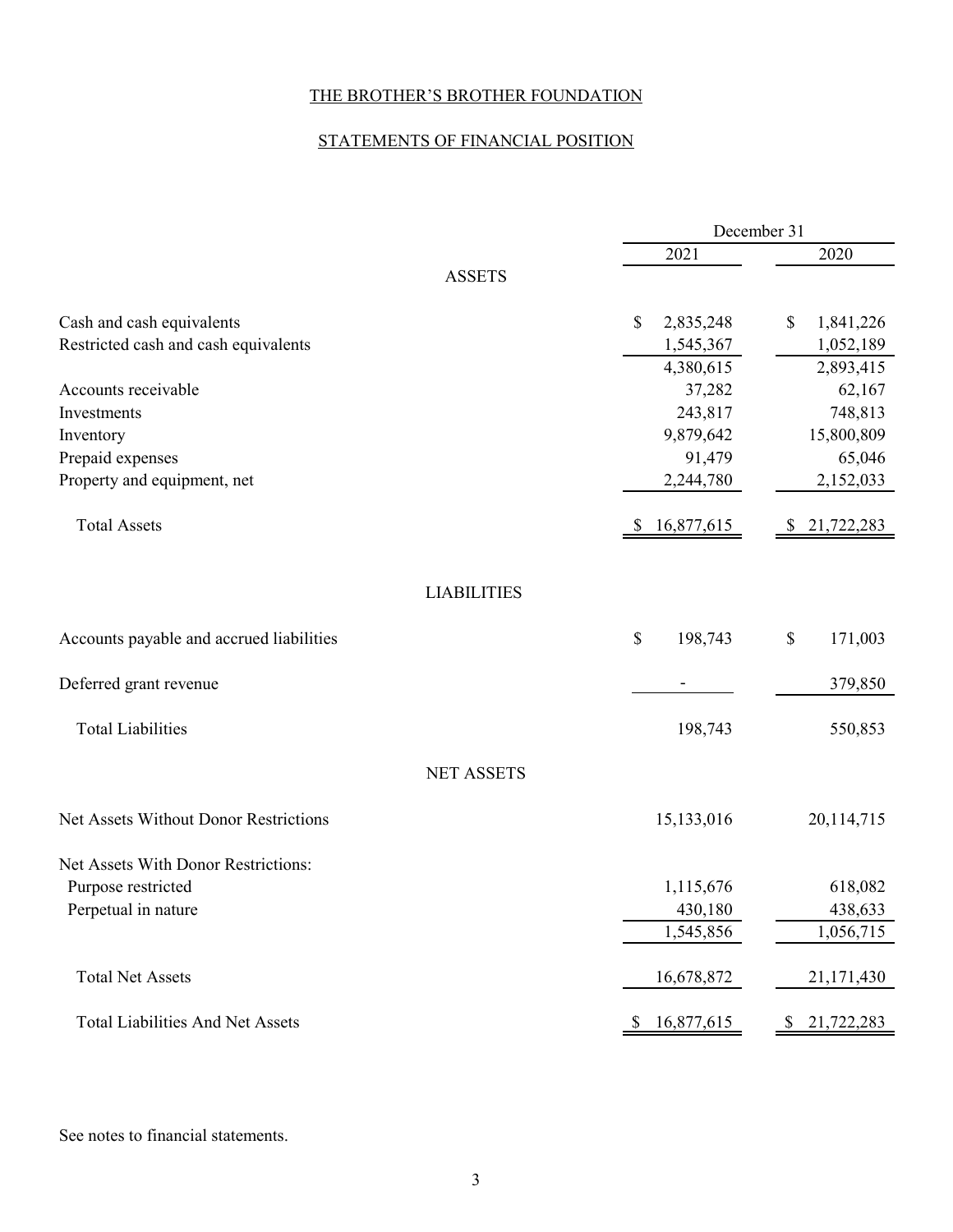# STATEMENT OF ACTIVITIES AND CHANGES IN NET ASSETS FOR THE YEAR ENDED DECEMBER 31, 2021

|                                            | <b>Without Donor Restrictions</b> |                |               | With                         |               |
|--------------------------------------------|-----------------------------------|----------------|---------------|------------------------------|---------------|
|                                            | General                           |                |               | Donor                        |               |
|                                            | Operating                         | In-Kind        | Total         | Restrictions                 | Total         |
| REVENUE AND PUBLIC SUPPORT                 |                                   |                |               |                              |               |
| Donated materials and supplies             |                                   | \$112,923,073  | \$112,923,073 |                              | \$112,923,073 |
| Individuals                                | \$2,230,426                       |                | 2,230,426     | 547,906<br>$\mathbb{S}$      | 2,778,332     |
| Foundations                                | 193,700                           |                | 193,700       | 346,497                      | 540,197       |
| Program service fees                       | 448,237                           |                | 448,237       | ÷,                           | 448,237       |
| Corporations                               | 26,485                            |                | 26,485        | 134,917                      | 161,402       |
| Civic and social clubs                     | 2,915                             |                | 2,915         | 8,765                        | 11,680        |
| Religious organizations                    | 18,865                            |                | 18,865        | 31,402                       | 50,267        |
| Paycheck Protection Program loan           | 379,850                           |                | 379,850       |                              | 379,850       |
|                                            | 3,300,478                         | 112,923,073    | 116,223,551   | 1,069,487                    | 117,293,038   |
| Investment and other income, net           | 7,939                             |                | 7,939         | 157                          | 8,096         |
| Rental income                              | 2,950                             |                | 2,950         |                              | 2,950         |
| Special event income                       |                                   |                |               | 86,375                       | 86,375        |
| Net assets released from restrictions      | 666,878                           |                | 666,878       | (666, 878)                   |               |
|                                            |                                   |                |               |                              |               |
| Total Revenue And Public Support 3,978,245 |                                   | 112,923,073    | 116,901,318   | 489,141                      | 117,390,459   |
| FUNCTIONAL EXPENSES                        |                                   |                |               |                              |               |
| Program services                           | 1,373,337                         | 118,837,276    | 120,210,613   |                              | 120,210,613   |
| Support services:                          |                                   |                |               |                              |               |
| Management and general                     | 1,086,368                         |                | 1,086,368     |                              | 1,086,368     |
| Fundraising                                | 586,036                           |                | 586,036       |                              | 586,036       |
| <b>Total Support Services</b>              | 1,672,404                         | $\blacksquare$ | 1,672,404     | $\qquad \qquad \blacksquare$ | 1,672,404     |
|                                            |                                   |                |               |                              |               |
| <b>Total Functional Expenses</b>           | 3,045,741                         | 118,837,276    | 121,883,017   |                              | 121,883,017   |
| <b>Changes In Net Assets</b>               | 932,504                           | (5,914,203)    | (4,981,699)   | 489,141                      | (4,492,558)   |
| <b>NET ASSETS</b>                          |                                   |                |               |                              |               |
| Beginning of year                          | 4,385,412                         | 15,729,303     | 20,114,715    | 1,056,715                    | 21,171,430    |
| End of year                                | \$5,317,916                       | \$9,815,100    | \$15,133,016  | \$1,545,856                  | \$16,678,872  |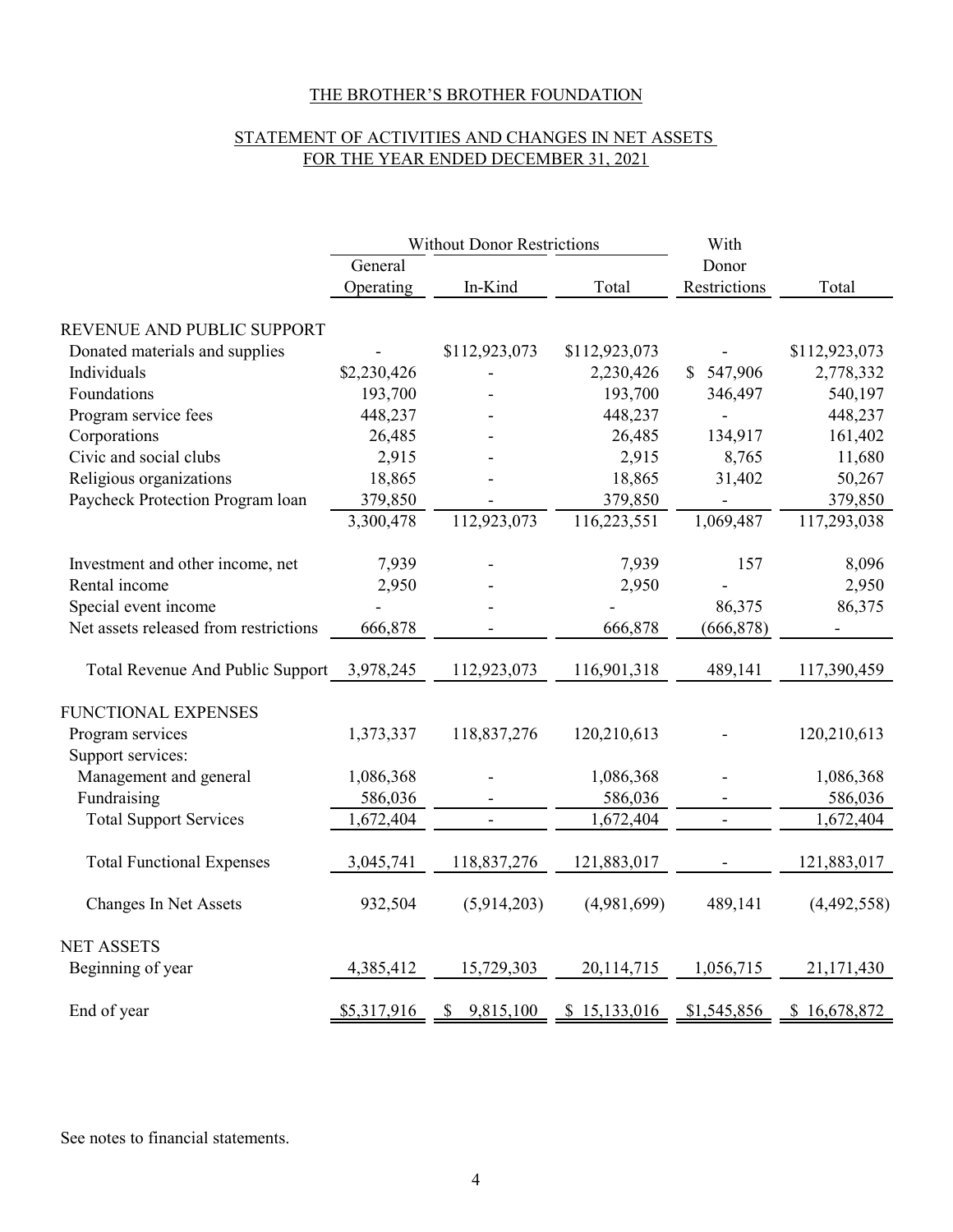# STATEMENT OF ACTIVITIES AND CHANGES IN NET ASSETS FOR THE YEAR ENDED DECEMBER 31, 2020

|                                       | <b>Without Donor Restrictions</b> |                  |              | With         |              |
|---------------------------------------|-----------------------------------|------------------|--------------|--------------|--------------|
|                                       | General                           |                  |              | Donor        |              |
|                                       | Operating                         | In-Kind          | Total        | Restrictions | Total        |
| REVENUE AND PUBLIC SUPPORT            |                                   |                  |              |              |              |
| Donated materials and supplies        |                                   | 77,586,621<br>S. | \$77,586,621 |              | \$77,586,621 |
| Individuals                           | \$1,263,265                       |                  | 1,263,265    | \$279,562    | 1,542,827    |
| Foundations                           | 131,775                           |                  | 131,775      | 314,961      | 446,736      |
| Program service fees                  | 363,235                           |                  | 363,235      |              | 363,235      |
| Corporations                          | 10,425                            |                  | 10,425       |              | 10,425       |
| Civic and social clubs                | 7,850                             |                  | 7,850        | 5,900        | 13,750       |
| Religious organizations               | 27,269                            |                  | 27,269       | 12,580       | 39,849       |
|                                       | 1,803,819                         | 77,586,621       | 79,390,440   | 613,003      | 80,003,443   |
| Investment loss and other income, net | (59,710)                          |                  | (59,710)     | (9,516)      | (69, 226)    |
| Rental income                         | 6,600                             |                  | 6,600        |              | 6,600        |
| Net assets released from restrictions | 682,502                           |                  | 682,502      | (682, 502)   |              |
| Total Revenue And Public Support      | 2,433,211                         | 77,586,621       | 80,019,832   | (79, 015)    | 79,940,817   |
| FUNCTIONAL EXPENSES                   |                                   |                  |              |              |              |
| Program services                      | 1,797,916                         | 69,069,462       | 70,867,378   |              | 70,867,378   |
| Support services:                     |                                   |                  |              |              |              |
| Management and general                | 1,203,405                         |                  | 1,203,405    |              | 1,203,405    |
| Fundraising                           | 466,962                           |                  | 466,962      |              | 466,962      |
| <b>Total Support Services</b>         | 1,670,367                         | $\blacksquare$   | 1,670,367    | ä,           | 1,670,367    |
|                                       |                                   |                  |              |              |              |
| <b>Total Functional Expenses</b>      | 3,468,283                         | 69,069,462       | 72,537,745   |              | 72,537,745   |
| <b>Changes In Net Assets</b>          | (1,035,072)                       | 8,517,159        | 7,482,087    | (79, 015)    | 7,403,072    |
| <b>NET ASSETS</b>                     |                                   |                  |              |              |              |
| Beginning of year                     | 5,420,484                         | 7,212,144        | 12,632,628   | 1,135,730    | 13,768,358   |
| End of year                           | \$4,385,412                       | \$15,729,303     | \$20,114,715 | \$1,056,715  | \$21,171,430 |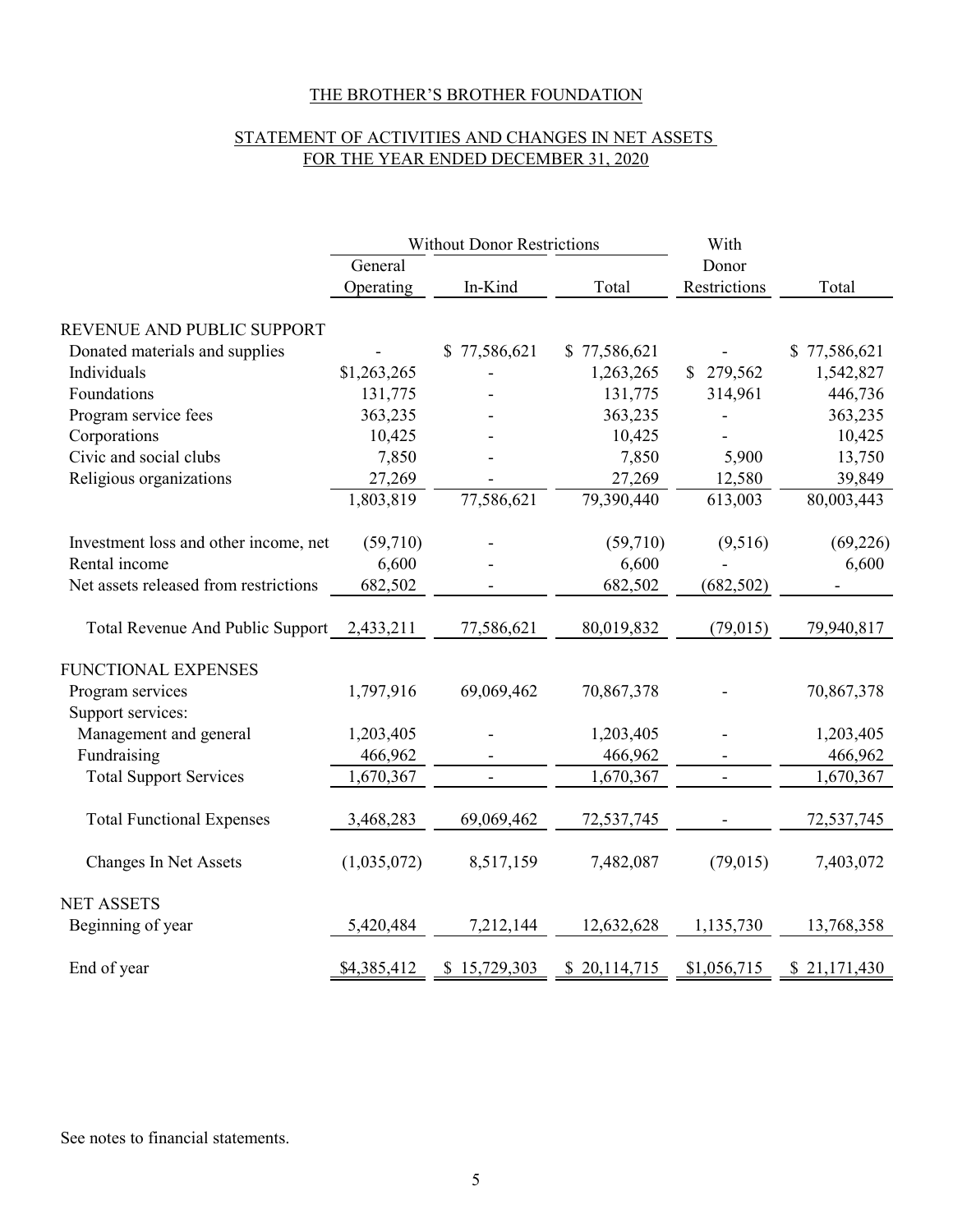# STATEMENT OF FUNCTIONAL EXPENSES FOR THE YEAR ENDED DECEMBER 31, 2021

|                                           | Program Services         |                       |             |              |               |  |
|-------------------------------------------|--------------------------|-----------------------|-------------|--------------|---------------|--|
|                                           | Health<br>Infrastructure |                       | Disaster    | Education    | Total         |  |
| Pharmaceuticals, medical equipment        |                          |                       |             |              |               |  |
| and supplies                              | \$112,769,648            |                       | \$5,097,305 |              | \$117,866,953 |  |
| Salaries and employee benefits            | 351,580                  | $\mathbb{S}$<br>3,259 | 10,307      | \$<br>18,647 | 383,793       |  |
| <b>Educational materials</b>              |                          |                       |             | 970,323      | 970,323       |  |
| Grants                                    | 25,566                   | 147,620               | 225,554     | 9,825        | 408,565       |  |
| Miscellaneous                             | 89,139                   |                       |             | 976          | 90,115        |  |
| Packaging and shipping                    | 172,783                  |                       | 22,394      | 5,586        | 200,763       |  |
| Consulting and outside services           | 1,165                    |                       |             |              | 1,165         |  |
| Dues and subscriptions                    | 520                      |                       | 100         | 2,005        | 2,625         |  |
| Utilities and maintenance                 | 74,777                   |                       |             | 8,309        | 83,086        |  |
| Accounting and insurance                  |                          |                       |             |              |               |  |
| Office supplies                           | 18,679                   |                       | 6           | 1,281        | 19,966        |  |
| Purchased program supplies                | 80,183                   |                       |             | 2,220        | 82,403        |  |
| Meals and travel                          | 879                      |                       |             | 61           | 940           |  |
| Rent                                      |                          |                       |             |              |               |  |
| <b>Total Expenses Before Depreciation</b> | 113,584,919              | 150,879               | 5,355,666   | 1,019,233    | 120,110,697   |  |
| Depreciation                              | 90,615                   |                       |             | 9,301        | 99,916        |  |
| <b>Total Functional Expenses</b>          | \$113,675,534            | 150,879               | \$5,355,666 | \$1,028,534  | \$120,210,613 |  |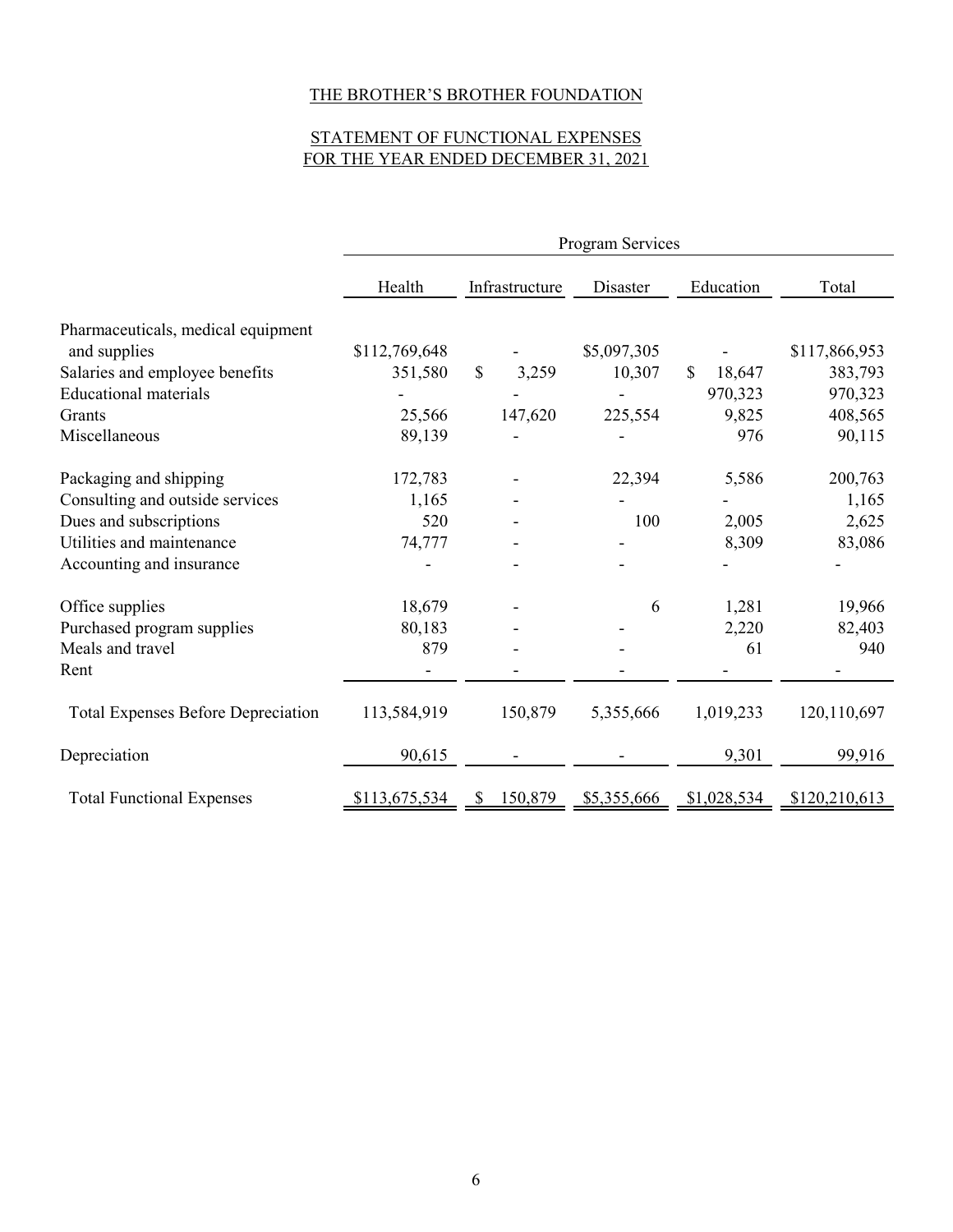| Management<br>and General<br>Total<br>Total<br>Fundraising<br>\$117,866,953<br>916,029<br>650,787<br>\$265,242<br>\$<br>\$<br>1,299,822<br>970,323<br>600<br>600<br>409,165<br>64,705<br>53,736<br>118,441<br>208,556<br>200,948<br>185<br>185<br>28,624<br>167,681<br>196,305<br>197,470<br>141,076<br>80,829<br>138,451<br>57,622<br>130,055<br>46,700<br>46,969<br>269<br>94,018<br>94,018<br>94,018<br>30,329<br>32,294<br>62,623<br>82,589<br>82,403<br>6,724<br>15,516<br>16,456<br>8,792<br>13,445<br>13,445<br>13,445<br>1,016,946<br>585,636<br>1,602,582<br>121,713,279<br>169,738<br>400<br>69,822<br>69,422 |  | <b>Support Services</b> |  |  |
|-------------------------------------------------------------------------------------------------------------------------------------------------------------------------------------------------------------------------------------------------------------------------------------------------------------------------------------------------------------------------------------------------------------------------------------------------------------------------------------------------------------------------------------------------------------------------------------------------------------------------|--|-------------------------|--|--|
|                                                                                                                                                                                                                                                                                                                                                                                                                                                                                                                                                                                                                         |  |                         |  |  |
|                                                                                                                                                                                                                                                                                                                                                                                                                                                                                                                                                                                                                         |  |                         |  |  |
|                                                                                                                                                                                                                                                                                                                                                                                                                                                                                                                                                                                                                         |  |                         |  |  |
|                                                                                                                                                                                                                                                                                                                                                                                                                                                                                                                                                                                                                         |  |                         |  |  |
|                                                                                                                                                                                                                                                                                                                                                                                                                                                                                                                                                                                                                         |  |                         |  |  |
|                                                                                                                                                                                                                                                                                                                                                                                                                                                                                                                                                                                                                         |  |                         |  |  |
|                                                                                                                                                                                                                                                                                                                                                                                                                                                                                                                                                                                                                         |  |                         |  |  |
|                                                                                                                                                                                                                                                                                                                                                                                                                                                                                                                                                                                                                         |  |                         |  |  |
|                                                                                                                                                                                                                                                                                                                                                                                                                                                                                                                                                                                                                         |  |                         |  |  |
|                                                                                                                                                                                                                                                                                                                                                                                                                                                                                                                                                                                                                         |  |                         |  |  |
|                                                                                                                                                                                                                                                                                                                                                                                                                                                                                                                                                                                                                         |  |                         |  |  |
|                                                                                                                                                                                                                                                                                                                                                                                                                                                                                                                                                                                                                         |  |                         |  |  |
|                                                                                                                                                                                                                                                                                                                                                                                                                                                                                                                                                                                                                         |  |                         |  |  |
|                                                                                                                                                                                                                                                                                                                                                                                                                                                                                                                                                                                                                         |  |                         |  |  |
|                                                                                                                                                                                                                                                                                                                                                                                                                                                                                                                                                                                                                         |  |                         |  |  |
|                                                                                                                                                                                                                                                                                                                                                                                                                                                                                                                                                                                                                         |  |                         |  |  |
|                                                                                                                                                                                                                                                                                                                                                                                                                                                                                                                                                                                                                         |  |                         |  |  |
|                                                                                                                                                                                                                                                                                                                                                                                                                                                                                                                                                                                                                         |  |                         |  |  |
|                                                                                                                                                                                                                                                                                                                                                                                                                                                                                                                                                                                                                         |  |                         |  |  |
|                                                                                                                                                                                                                                                                                                                                                                                                                                                                                                                                                                                                                         |  |                         |  |  |
|                                                                                                                                                                                                                                                                                                                                                                                                                                                                                                                                                                                                                         |  |                         |  |  |
|                                                                                                                                                                                                                                                                                                                                                                                                                                                                                                                                                                                                                         |  |                         |  |  |
|                                                                                                                                                                                                                                                                                                                                                                                                                                                                                                                                                                                                                         |  |                         |  |  |
|                                                                                                                                                                                                                                                                                                                                                                                                                                                                                                                                                                                                                         |  |                         |  |  |
|                                                                                                                                                                                                                                                                                                                                                                                                                                                                                                                                                                                                                         |  |                         |  |  |
| <u>\$586,036</u><br>\$1,672,404<br>\$1,086,368<br>\$121,883,017                                                                                                                                                                                                                                                                                                                                                                                                                                                                                                                                                         |  |                         |  |  |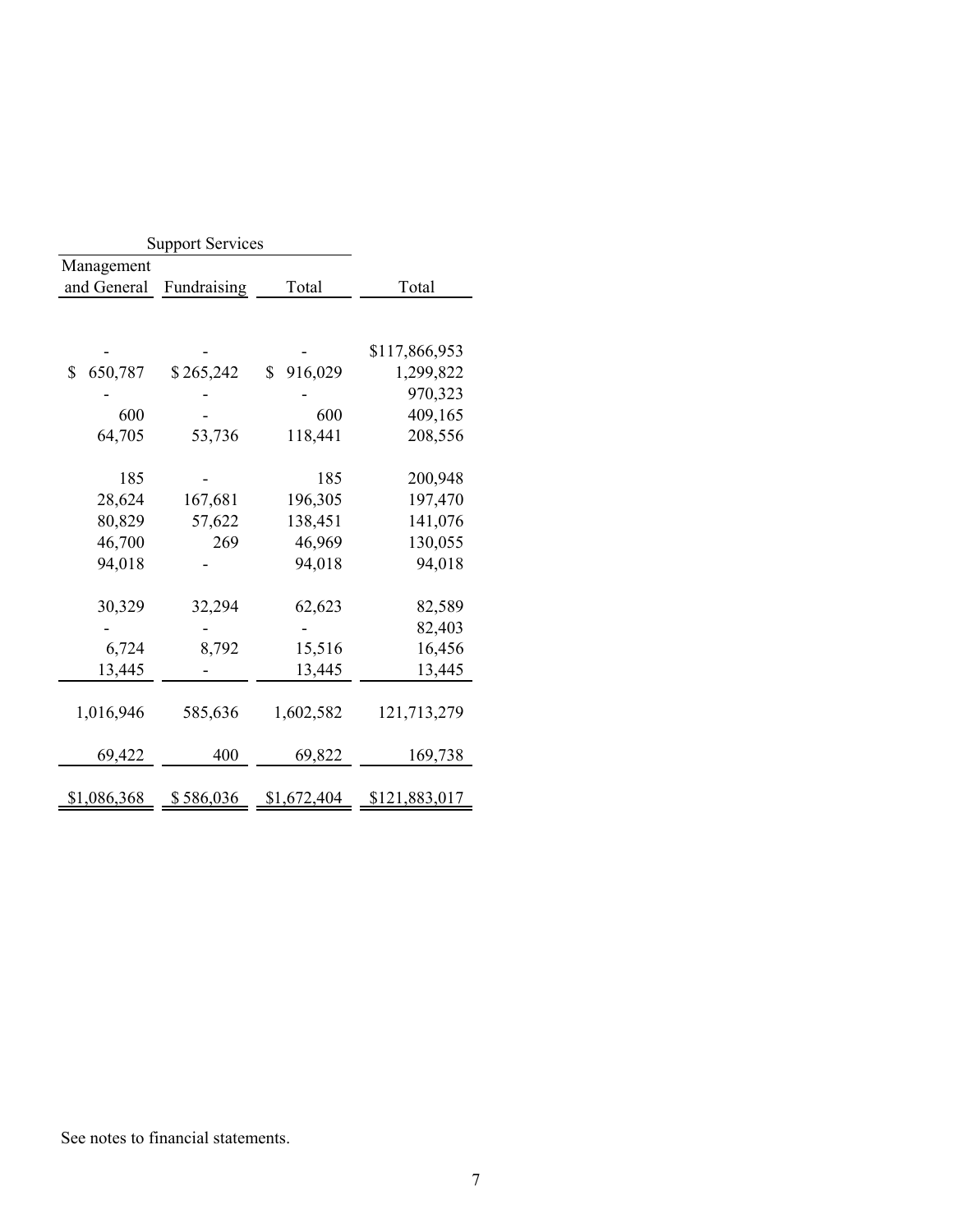# STATEMENT OF FUNCTIONAL EXPENSES FOR THE YEAR ENDED DECEMBER 31, 2020

|                                           | Program Services |                         |              |             |                  |  |  |
|-------------------------------------------|------------------|-------------------------|--------------|-------------|------------------|--|--|
|                                           | Health           | Infrastructure          |              | Education   | Total            |  |  |
| Pharmaceuticals, medical equipment        |                  |                         |              |             |                  |  |  |
| and supplies                              | 63,886,309<br>S. |                         | \$<br>33,511 |             | \$63,919,820     |  |  |
| Salaries and employee benefits            | 548,213          |                         |              | 39,238      | 587,451          |  |  |
| <b>Educational materials</b>              |                  |                         |              | \$5,149,642 | 5,149,642        |  |  |
| Grants                                    | 150,387          | $\mathcal{S}$<br>41,597 | 38,922       | 70          | 230,976          |  |  |
| Miscellaneous                             | 97,060           |                         |              | 1,532       | 98,592           |  |  |
| Packaging and shipping                    | 202,217          |                         | 52,071       |             | 254,288          |  |  |
| Consulting and outside services           | 5,250            |                         |              |             | 5,250            |  |  |
| Dues and subscriptions                    | 110              |                         |              | 5           | 115              |  |  |
| Utilities and maintenance                 | 80,179           |                         |              | 8,909       | 89,088           |  |  |
| Accounting and insurance                  | 19,419           |                         |              | 1,973       | 21,392           |  |  |
| Office Supplies                           | 24,630           |                         |              | 2,123       | 26,753           |  |  |
| Purchased program supplies                | 365,263          |                         | 9,907        | 204         | 375,374          |  |  |
| Meals and travel                          | 7,827            |                         |              | 164         | 7,991            |  |  |
| Rent                                      | 1,337            |                         |              | 149         | 1,486            |  |  |
| <b>Total Expenses Before Depreciation</b> | 65,388,201       | 41,597                  | 134,411      | 5,204,009   | 70,768,218       |  |  |
| Depreciation                              | 89,872           |                         |              | 9,288       | 99,160           |  |  |
| <b>Total Functional Expenses</b>          | 65,478,073       | 41,597                  | 134,411<br>S | \$5,213,297 | 70,867,378<br>S. |  |  |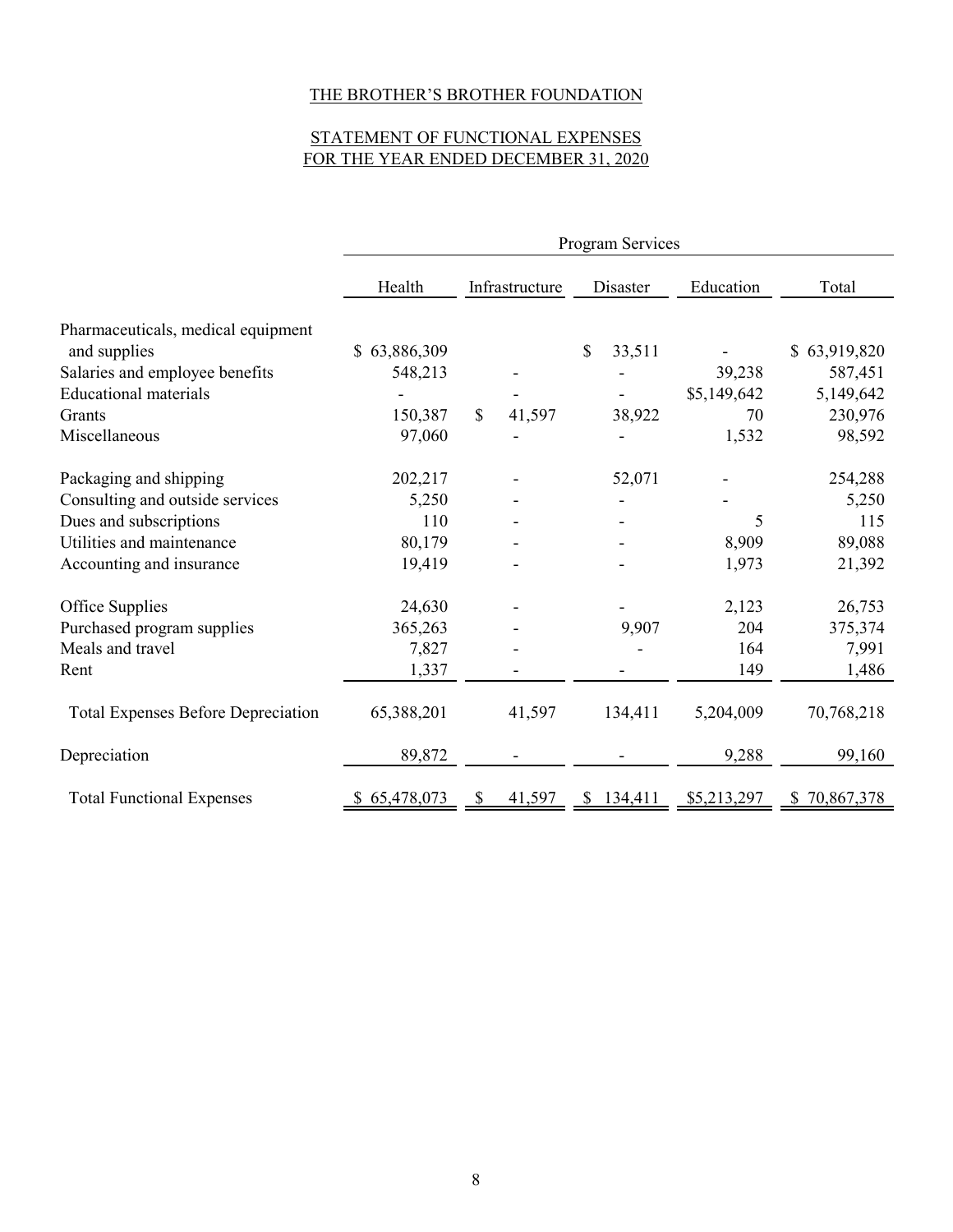| <b>Support Services</b> |             |             |                  |
|-------------------------|-------------|-------------|------------------|
| Management              |             |             |                  |
| and General             | Fundraising | Total       | Total            |
|                         |             |             |                  |
|                         |             |             |                  |
|                         |             |             | 63,919,820<br>\$ |
| \$<br>753,784           | \$248,089   | \$1,001,873 | 1,589,324        |
|                         |             |             | 5,149,642        |
| 600                     | 5           | 605         | 231,581          |
| 61,790                  | 712         | 62,502      | 161,094          |
|                         |             |             |                  |
| 8                       |             | 8           | 254,296          |
| 26,496                  | 153,882     | 180,378     | 185,628          |
| 41,746                  | 30,817      | 72,563      | 72,678           |
| 53,947                  |             | 53,947      | 143,035          |
| 61,186                  | 23          | 61,209      | 82,601           |
|                         |             |             |                  |
| 43,048                  | 22,857      | 65,905      | 92,658           |
|                         |             |             | 375,374          |
| 10,859                  | 10,177      | 21,036      | 29,027           |
| 82,627                  |             | 82,627      | 84,113           |
|                         |             |             |                  |
| 1,136,091               | 466,562     | 1,602,653   | 72,370,871       |
|                         |             |             |                  |
| 67,314                  | 400         | 67,714      | 166,874          |
|                         |             |             |                  |
| \$1,203,405             | \$466,962   | \$1,670,367 | \$<br>72,537,745 |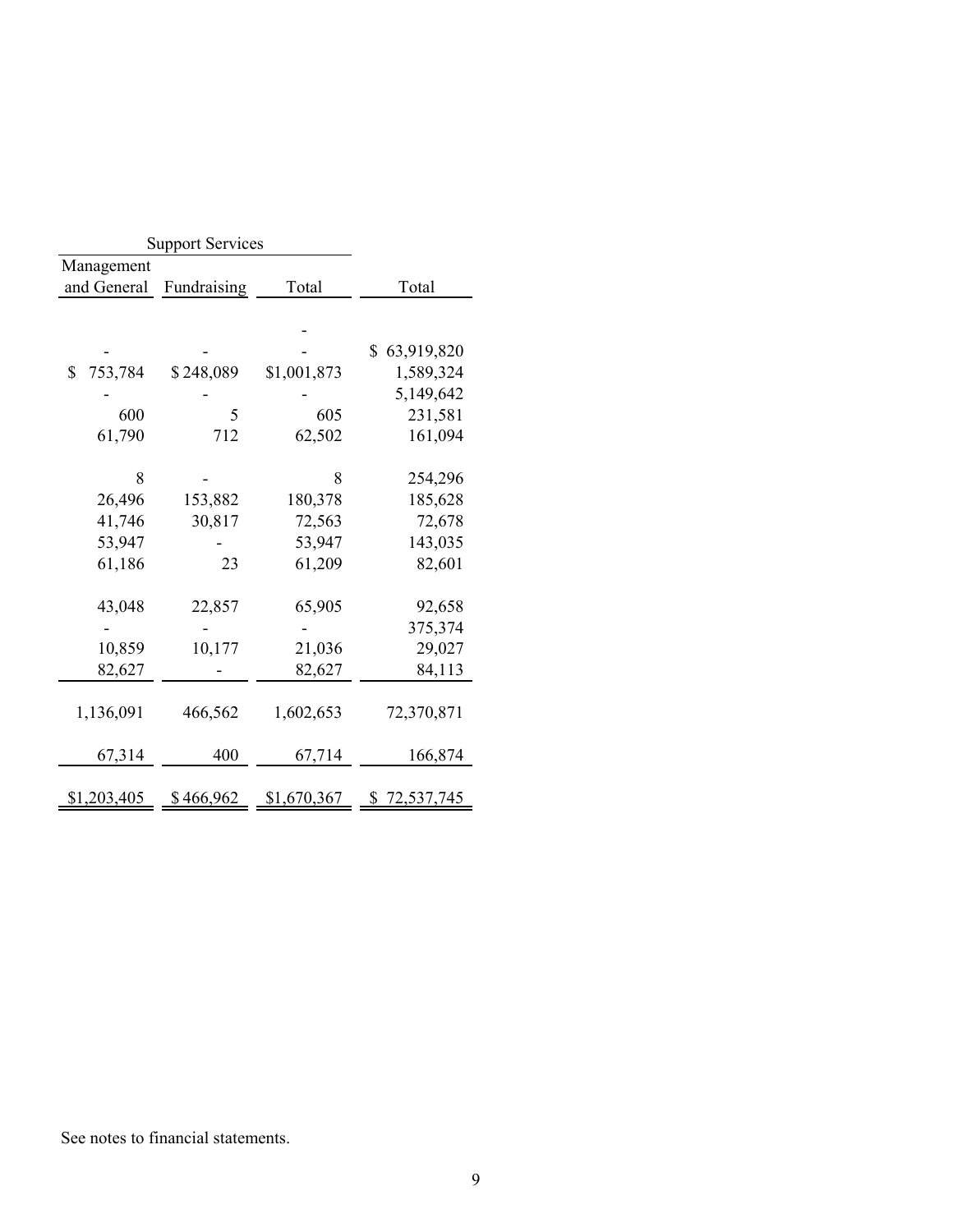# STATEMENTS OF CASH FLOWS FOR THE YEARS ENDED DECEMBER 31, 2021 AND 2020

|                                                        | 2021              | 2020            |
|--------------------------------------------------------|-------------------|-----------------|
| OPERATING ACTIVITIES                                   |                   |                 |
| Changes in net assets                                  | \$<br>(4,492,558) | \$<br>7,403,072 |
| Adjustments to reconcile changes in net assets to net  |                   |                 |
| cash provided by (used in) operating activities:       |                   |                 |
| Depreciation                                           | 169,738           | 166,874         |
| Realized and unrealized (gain) loss on investment, net | 5,590             | 82,025          |
| Inventory, net                                         | 5,921,167         | (8,432,319)     |
| Changes in assets and liabilities:                     |                   |                 |
| Accounts receivable                                    | 24,885            | (3,083)         |
| Prepaid expenses                                       | (26, 433)         | 3,523           |
| Accounts payable and accrued liabilities               | 27,740            | (74, 436)       |
| Deferred grant revenue                                 | (379, 850)        | 379,850         |
| Net Cash Provided By (Used In) Operating Activities    | 1,250,279         | (474, 494)      |
| <b>INVESTING ACTIVITIES</b>                            |                   |                 |
| Purchases of investments                               | (63, 733)         | (2,683,886)     |
| Proceeds from sale of investments                      | 563,139           | 4,970,857       |
| Purchases of property and equipment                    | (262, 485)        | (58, 224)       |
| Net Cash Provided By Investing Activities              | 236,921           | 2,228,747       |
| Net Increase (Decrease) In Cash And Cash Equivalents   | 1,487,200         | 1,754,253       |
| CASH AND CASH EQUIVALENTS                              |                   |                 |
| Beginning of year                                      | 2,893,415         | 1,139,162       |
| End of year                                            | 4,380,615         | 2,893,415       |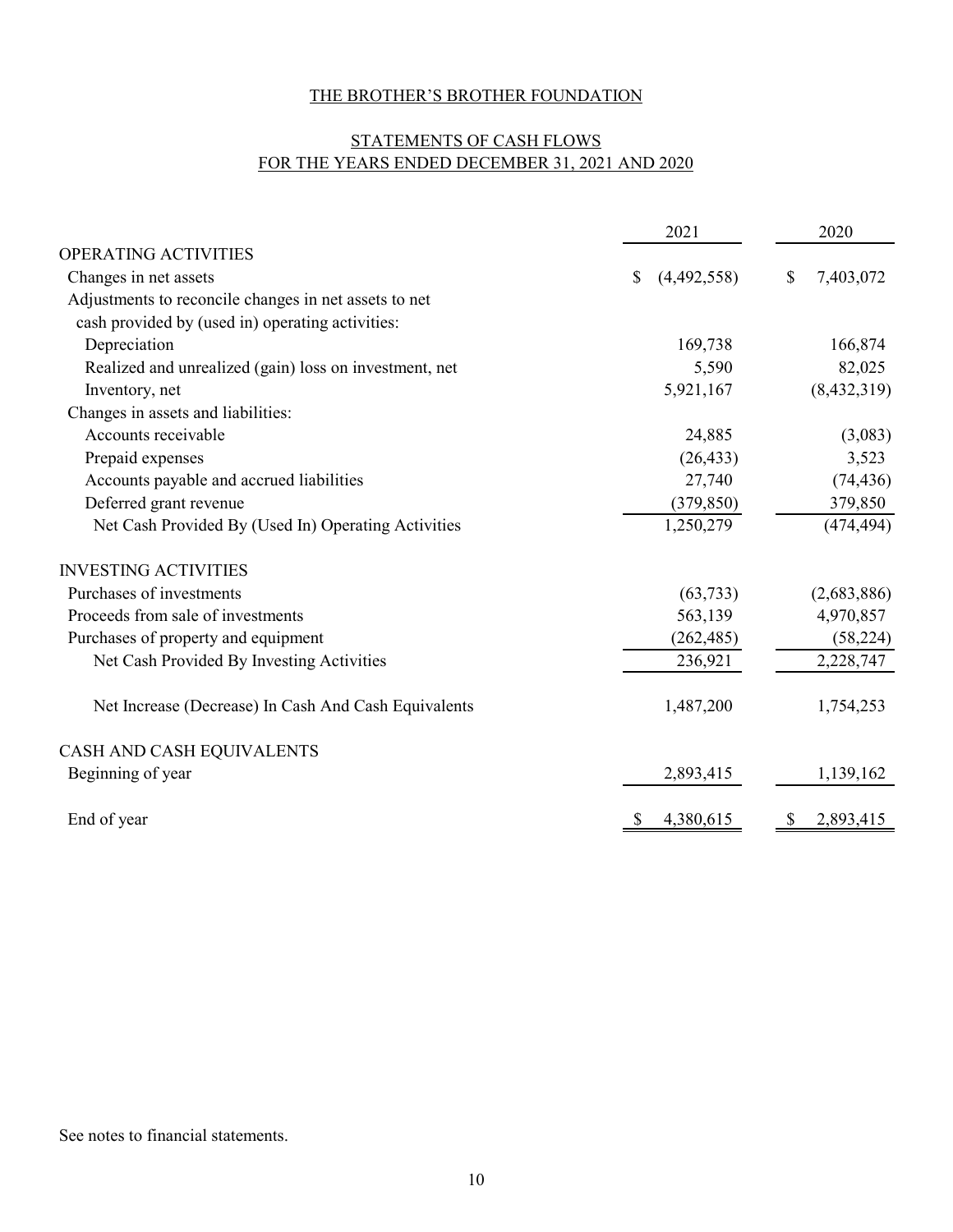## NOTES TO FINANCIAL STATEMENTS DECEMBER 31, 2021 AND 2020

#### NOTE 1 - ORGANIZATION

The Brother's Brother Foundation (Foundation) helps bridge the gap between aid and sustainability by supporting localized programs and providing essential resources in the areas of Healthcare, Infrastructure, Disaster Response, and Education (H.I.D.E). All programs are designed to fulfill the Foundation's mission by providing aid and developing sustainable projects. The Foundation has operations in Pittsburgh, Pennsylvania and Maryland.

The Foundation depends principally upon cash donors, donations of materials and supplies, and thirdparty reimbursement arrangements to carry out its program activities.

### NOTE 2 - SUMMARY OF SIGNIFICANT ACCOUNTING POLICIES

A summary of significant accounting policies consistently applied by management in the preparation of the accompanying financial statements follows:

Use of Estimates - The preparation of financial statements in conformity with accounting principles generally accepted in the United States of America (U.S. GAAP) requires management to make estimates and assumptions that affect the reported amounts of assets and liabilities and disclosure of contingent assets and liabilities at the date of the financial statements and the reported amounts of revenues and expenses during the reporting period. Actual results could differ from those estimates.

Net Assets - The Foundation classifies and reports net assets and revenues, expenses, gains and losses based on the existence or absence of donor-imposed restrictions. Accordingly, net assets of the Foundation and changes therein are classified and reported as follows:

> Net Assets Without Donor Restrictions - Net assets that are not subject to donor-imposed stipulations.

> Net Assets With Donor Restrictions - Net assets subject to donor-imposed stipulations. Some donor-imposed stipulations are temporary in nature, such as those that may or will be satisfied by actions of the Foundation and/or the passage of time. Other donor-imposed stipulations are perpetual in nature, where the donor stipulates that the assets be maintained in perpetuity by the Foundation.

All unconditional donor-restricted support is reported as an increase in net assets with donor restrictions. When a restriction expires (that is, when a stipulated time restriction ends or purpose restriction is satisfied), net assets with donor restrictions are reclassified to net assets without donor restrictions and reported in the statement of activities and changes in net assets as net assets released from restrictions. However, if a restriction is fulfilled in the same time period in which the contribution is received, the Foundation reports the support as net assets without donor restrictions.

Cash and Cash Equivalents - The Foundation maintains, in several banks in the United States, cash that may at times exceed federally insured amounts. In addition, the Foundation considers all highly liquid investments with original maturities of three months or less to be cash equivalents. All cash equivalents held by investment managers are included in investments. The Foundation also has restricted cash funds that will be used at the direction of the donor for the Foundation's various programs.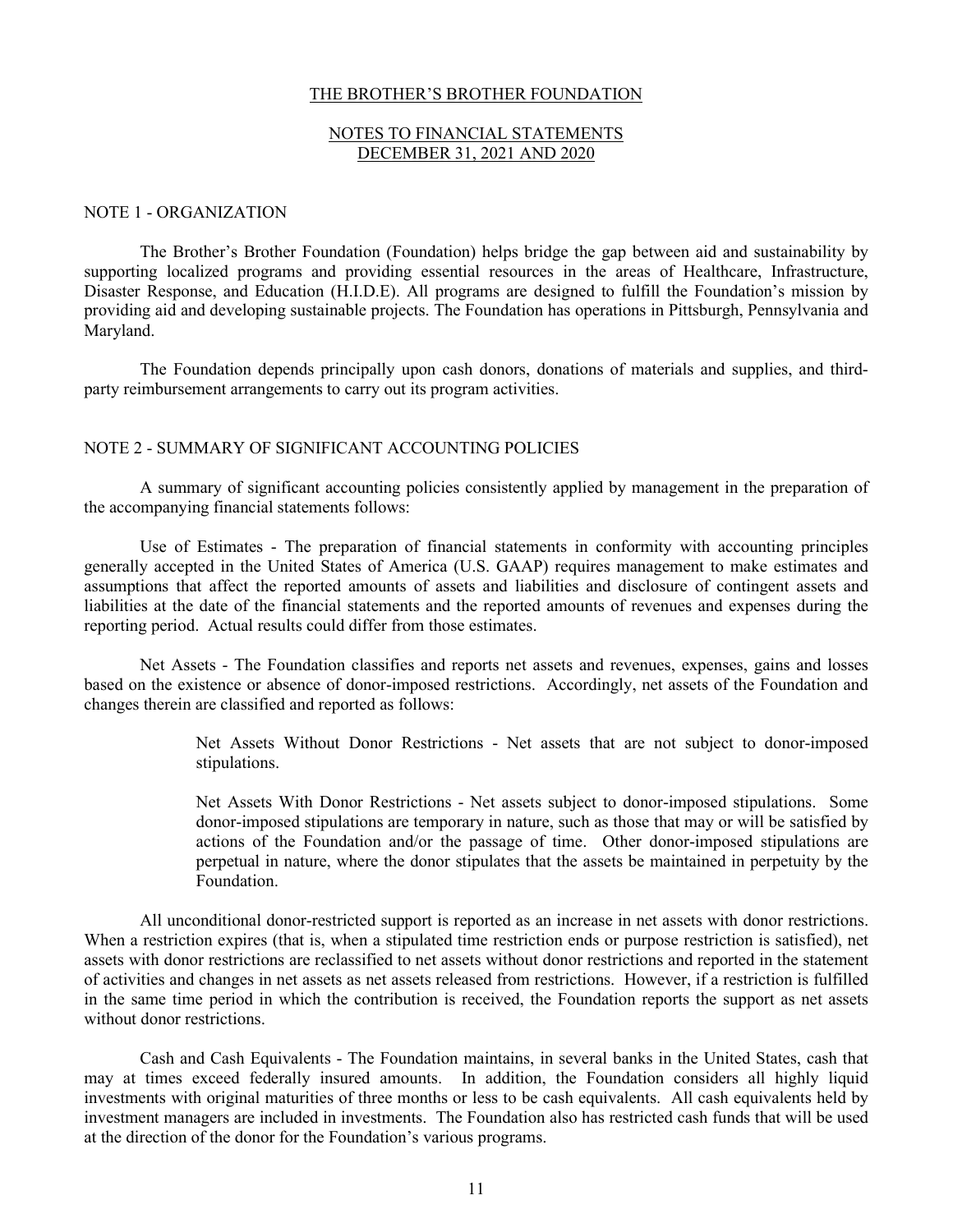## NOTES TO FINANCIAL STATEMENTS DECEMBER 31, 2021 AND 2020

#### NOTE 2 - SUMMARY OF SIGNIFICANT ACCOUNTING POLICIES (Continued)

Accounts Receivable - Accounts receivable are primarily composed of program service fees and are recorded at the amount management expects to collect from balances outstanding. Based on management's assessment of the credit history of those having outstanding balances and current relationships with the Foundation, it believes that realization of losses on balances outstanding at December 31, 2021 and 2020 will be immaterial. It is reasonably possible that the Foundation's estimate of the allowance for doubtful accounts will change. As of December 31, 2021 and 2020, no allowance for doubtful accounts is considered necessary.

Investments - Investment securities are carried at fair value based on published quotations, or estimates when such quotations are not available. These valuations may be at other than the current date and are estimated as of the statements of financial position dates. Because of the inherent uncertainty of valuation in the absence of readily ascertainable market values, the estimated values of investments could differ from the values that would have been used had a ready market existed for the investments or if the investments were realized, and the differences could be material. Such investments are, by their nature, generally considered to be long-term investments and are not intended to be liquidated on a short-term basis. Unrealized appreciation and depreciation on investments is reflected within net investment gain or loss in the statements of activities. Investment gain or loss is reported net of internal and external expenses.

Inventory - Inventory consists of undistributed in-kind materials at year-end. The Foundation receives a substantial amount of in-kind goods from various regional and national donors, primarily consisting of medical and educational materials. These materials are included in the financial statements at amounts that approximate net realizable value on the date of donation. In accordance with Financial Accounting Standards Board (FASB) Accounting Standards Codification (ASC) topic Fair Value Measurement, net realizable value was determined using transactional data in similar markets. For example, the valuation methodology for donated pharmaceuticals utilized published reimbursement pricing guidelines from federal (Center for Medicare and Medicaid Services - CMS) and state (West Virginia State Maximum Allowable Cost - WV SMAC) sources as a primary reference. The valuation methodology for donated educational materials utilized net price, which according to publishers is the lowest price at which the title will be available. The valuation methodology for donated medical supplies and equipment utilized published pricing guidelines from the Medline third-party website, a global manufacturer and distributor of essential medical supplies, discounted to reflect the value of donated materials compared to new materials. The total of all net prices provided is divided by the total number of units donated to calculate an average cost per unit, which is determined as net realizable value. The Foundation evaluates the net realizable value of the inventory donated during the year and may make additional adjustments based on the evaluation. During 2021 and 2020, inventory adjustments based on the net realizable value at the date of donation related mostly to the Foundation's planned decision to destroy medical supplies believed not suitable for distribution, and totaled approximately \$600,000 and \$2,100,000, respectively. These inventory adjustments are included as inkind program services on the accompanying statement of activities and changes in net assets, as well as medical equipment and supplies on the accompanying statement of functional expenses.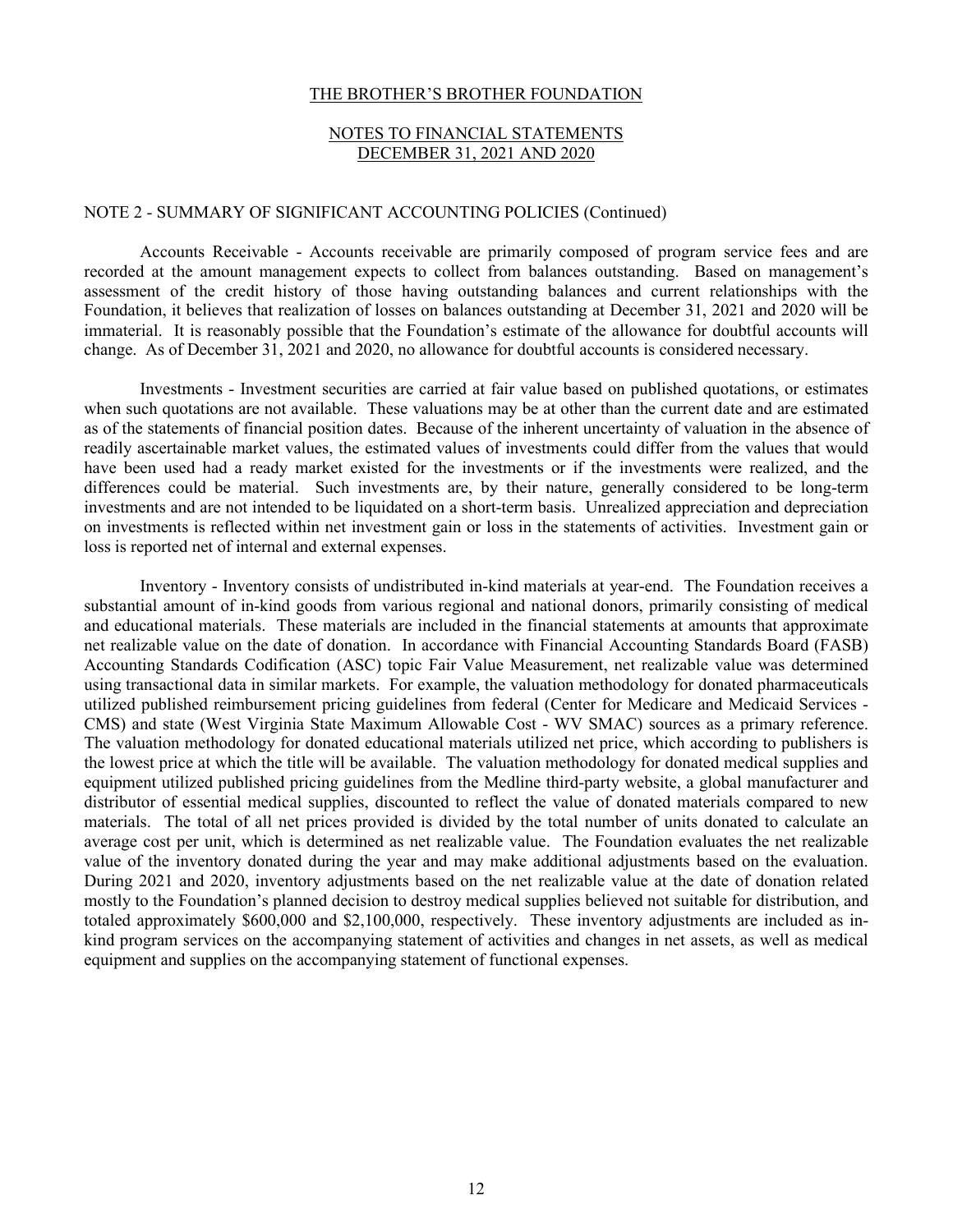## NOTES TO FINANCIAL STATEMENTS DECEMBER 31, 2021 AND 2020

#### NOTE 2 - SUMMARY OF SIGNIFICANT ACCOUNTING POLICIES (Continued)

Property and Equipment - Property and equipment are recorded at the lower of cost or fair value at the date of contribution, with depreciation provided on the straight-line method over estimated useful lives. All purchases of property and equipment over \$1,000 are capitalized. Repairs and maintenance that do not extend the lives of the applicable assets are expensed as incurred. Gain or loss from the retirement or other disposition of assets is included in the statement of activities and changes in net assets. Upon identification of indicators of impairment, management first compares the carrying value of its long-lived assets to the undiscounted cash flows of such assets. If the carrying value is not recoverable on an undiscounted cash flow basis, impairment is recognized to the extent that the carrying value exceeds fair value. Fair values are determined based on quoted market value, discounted cash flows or appraisals, as applicable. There were no such impairments identified during 2021 or 2020.

Public Support and Revenue - The Foundation is funded by contributions and Gifts-in-kind (GIK) donations from individuals, foundations, corporations, civic and social clubs and religious organizations. All public support and revenue are considered to be available without donor restriction use unless specifically restricted by the donor. At its discretion, the Board of Directors (Board) may designate funds for specific purposes. There were no Board-designated funds as of December 31, 2021 and 2020.

Program Service Fees - Program service fee revenue consists of billings for shipments of containers to third-world countries and recognized as revenue at time of the shipment. The Foundation records the costs of shipping and handling in program services. These costs were approximately \$201,000 and \$254,000 for the years ended December 31, 2021 and 2020, respectively.

Advertising Costs - Advertising costs are charged to expense during the period in which they are incurred. Total advertising costs were approximately \$168,000 and \$155,000 for the years ended December 31, 2021 and 2020, respectively.

Income Taxes - The Foundation is a tax-exempt organization under Section  $501(c)(3)$  of the U.S. Internal Revenue Code (IRC) and is also classified as an entity that is not a private foundation under the meaning of Section 509(a) of the IRC. In addition, the Foundation has not identified any material uncertain tax positions requiring an accrual or disclosure in the financial statements. The Foundation is no longer subject to examinations by taxing authorities in any major tax jurisdiction for year before December 31, 2018.

Donated Services - The Foundation recognizes donated services that create or enhance nonfinancial assets or that require specialized skills, are provided by individuals possessing those skills, and would typically need to be purchased if not provided by donation. The Foundation also receives contributed services from volunteers who donate time to the Foundation's activities. No amounts have been recognized in the accompanying statement of activities and changes in net assets for those services, since they would not have been purchased had they not been donated.

Though Board members have donated a substantial amount of time to the operation of the Foundation, no amounts have been reflected in the accompanying financial statements for donated services because no objective basis is available to measure the value of such services.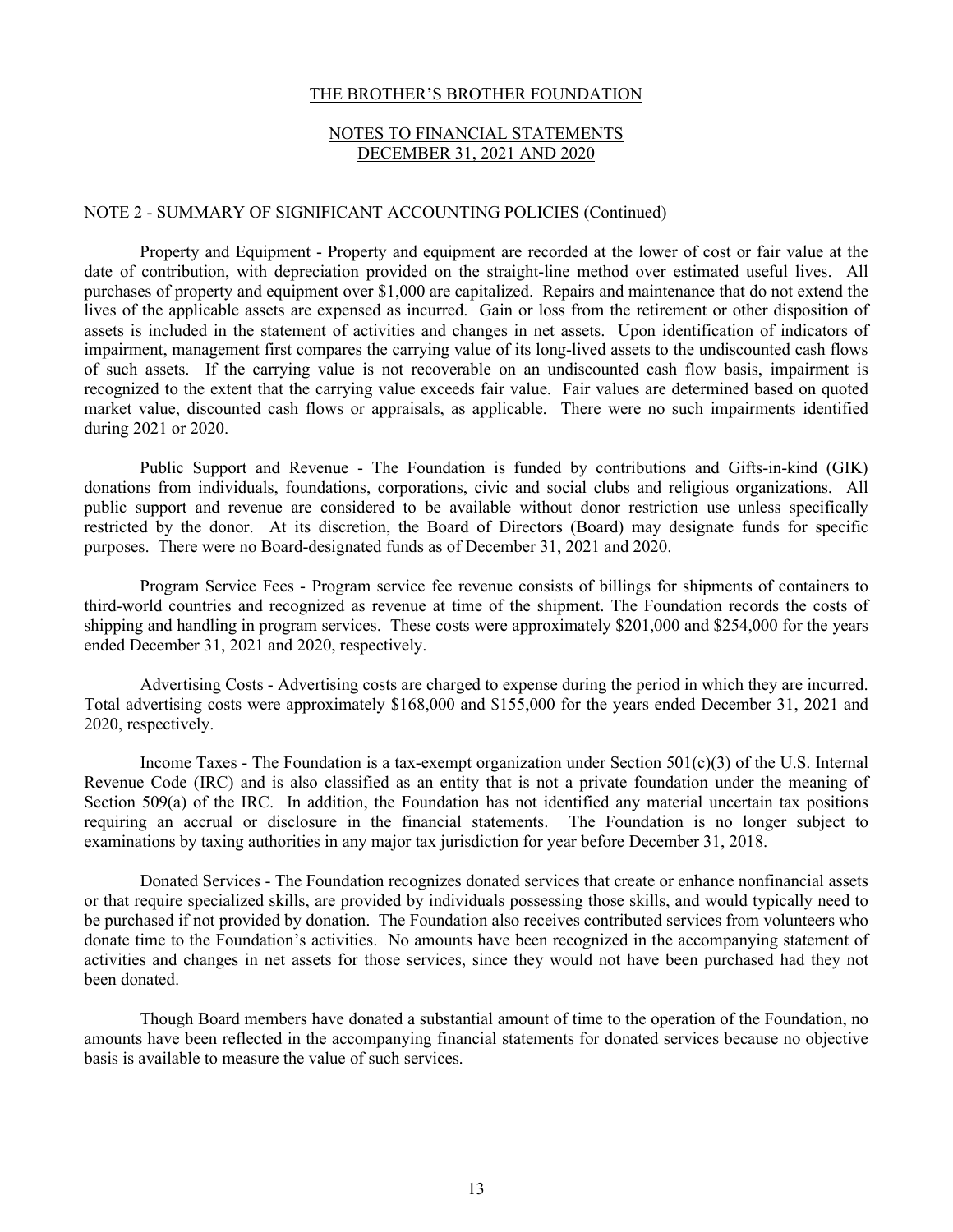## NOTES TO FINANCIAL STATEMENTS DECEMBER 31, 2021 AND 2020

#### NOTE 2 - SUMMARY OF SIGNIFICANT ACCOUNTING POLICIES (Continued)

Recently Issued Accounting Pronouncements - In February 2016, the FASB issued Accounting Standards Update (ASU) No. 2016-02 Leases (Topic 842) (ASU 2016-02), which sets out the principles for the recognition, measurement, presentation and disclosure of leases for both parties to a contract (i.e., lessees and lessors). ASU 2016-02 requires lessees to apply a dual approach, classifying leases as either finance or operating leases based on the principle of whether or not the lease is effectively a financed purchase by the lessee. This classification will determine whether lease expense is recognized based on an effective interest method or on a straight-line basis over the term of the lease. A lessee is also required to record a right-of-use asset and a lease liability for all leases with a term of greater than 12 months regardless of their classification. Leases with a term of 12 months or less will be accounted for similar to existing guidance for operating leases today. ASU 2016-02 is expected to impact the Foundation's financial statements, since the Foundation has certain operating lease arrangements for which it is the lessee. ASU 2016-02 supersedes the previous leases standard, Leases (Topic 840). The standard is effective for fiscal years beginning after December 15, 2021, with early adoption permitted. The Foundation is currently in the process of evaluating the impact that the adoption of ASU 2016-02 will have on its financial statements and related disclosures.

In September 2020, the FASB issued ASU No. 2020-07 Not-for-Profit Entities (Topic 958) (ASU 2020- 07), related to Presentation and Disclosures by Not-for-Profit Entities for Contributed Nonfinancial Assets. This ASU is intended to improve financial reporting by providing new presentation and disclosure requirements on contributed nonfinancial assets. The Foundation will be required to create a separate line item on the statement of activities to include contributed nonfinancial items, separated from contributions of cash and other financial assets. Enhanced disclosures will include disaggregation of the amount of contributed nonfinancial assets recognized within the statement of activities by category that depicts the type of contributed nonfinancial asset and further information about each category of contributed nonfinancial asset recognized. ASU 2020-07 is effective for annual reporting periods beginning after June 15, 2021, and early application is permitted. The Foundation is currently assessing the impact that ASU 2020-07 will have on its financial statements and related disclosures.

Subsequent Events - Subsequent events are defined as events or transactions that occur after the statement of financial position, but before the financial statements are issued or are available to be issued. Management has evaluated subsequent events through May 26, 2022, the date that the financial statements were issued, and determined that there have been no events that have occurred that would require adjustments to disclosures in the financial statements.

#### NOTE 3 - LIQUIDITY AND AVAILABILITY

The Foundation receives grants and contributions with donor restrictions to be used in accordance with the stated purpose or associated time restriction. These funds are not available to be used as operating funds in the year received.

The Foundation maintains a policy of structuring its financial assets to be available as its general expenditures, liabilities and other obligations come due. The foundation manages its cash available to meet general and program expenditures by forecasting future needs and activities, and proactively applying for anticipated funds needed.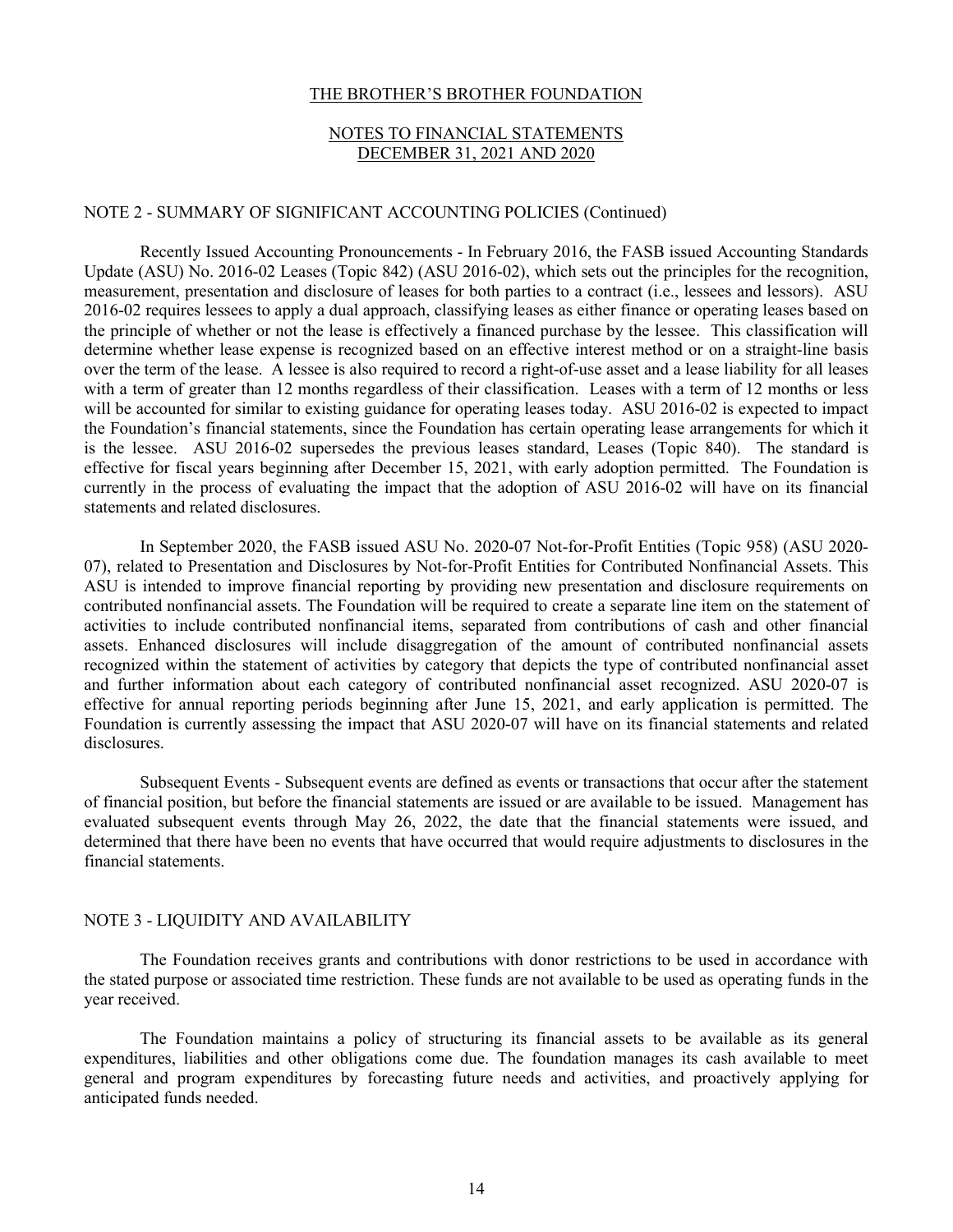## NOTES TO FINANCIAL STATEMENTS DECEMBER 31, 2021 AND 2020

#### NOTE 3 - LIQUIDITY AND AVAILABILITY (Continued)

The Foundation's cash flows have seasonal variations during the year, attributable to revenue fluctuations tied to specific events. Grant funds received as restricted due to time or purpose are used accordingly, while other revenue is not restricted and can be accessed for operational requirements.

The table below presents financial assets available for general expenditures within one year at December 31:

|                                                         |    | 2021      |   | 2020      |
|---------------------------------------------------------|----|-----------|---|-----------|
| Total financial assets:                                 |    |           |   |           |
| Cash and cash equivalents                               | \$ | 2,835,248 | S | 1,841,226 |
| Restricted cash and cash equivalents                    |    | 1,545,367 |   | 1,052,189 |
| Accounts receivable                                     |    | 37,282    |   | 62,167    |
| Investments                                             |    | 243,817   |   | 748,813   |
| Endowment - Spending rate appropriation                 |    | 8,843     |   | 8,610     |
|                                                         |    | 4,670,557 |   | 3,713,005 |
| Less donor-imposed restrictions:                        |    |           |   |           |
| Funds subject to purpose restrictions                   |    | 1,115,676 |   | 618,082   |
| Funds restricted in perpetuity                          |    | 430,180   |   | 438,633   |
|                                                         |    | 1,545,856 |   | 1,056,715 |
| Financial assets available to meet general expenditures | S  | 3,124,701 | S | 2,656,290 |

#### NOTE 4 - INVESTMENTS

Investments are presented in the financial statements at fair value. Fair value and related cost basis at December 31 are as follows:

|                            | 2021             |  |                  |   | 2020             |   |                  |
|----------------------------|------------------|--|------------------|---|------------------|---|------------------|
|                            | Fair Value       |  | Cost             |   | Fair Value       |   | Cost             |
| Money Market Fund<br>Stock | 241,345<br>2,472 |  | 241,345<br>2,520 |   | 746,367<br>2,446 |   | 746,367<br>2,436 |
| Total investments          | \$<br>243,817    |  | 243,865          | S | 748,813          | S | 748,803          |

Investments are exposed to various risks such as interest rate, market and credit risks. The Foundation's principal financial instruments subject to credit risk are its investments. The investments are managed by professional advisors subject to the Foundation's investment policy. The degree and concentration of credit risk varies by type of investment. Due to the level of risk associated with certain investments, it is possible that changes in the values of investments could occur in the near term and that such changes could materially affect the amounts reported in the statements of financial position.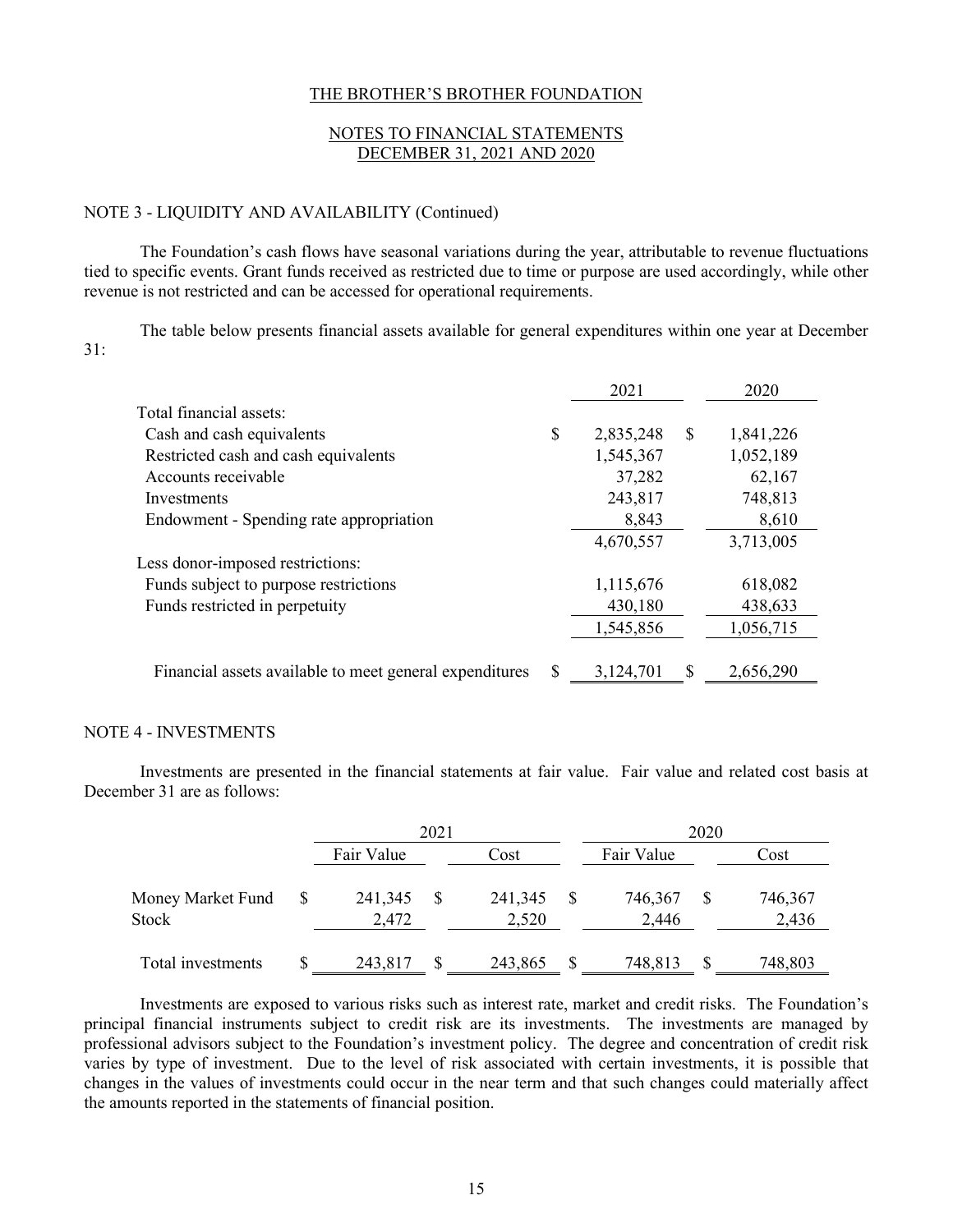## NOTES TO FINANCIAL STATEMENTS DECEMBER 31, 2021 AND 2020

#### NOTE 5 - FAIR VALUE MEASUREMENT

The Foundation has implemented FASB ASC topic Fair Value Measurement, which defines fair value, establishes a framework for its measurement and expands disclosures about fair value measurement. Fair value is the price that would be received to sell an asset or paid to transfer a liability (i.e., exit price) in an orderly transaction between market participants at the measurement date.

The Foundation discloses the category of assets and liabilities measured at fair value into one of three different levels, depending on the assumptions (i.e., inputs) used in the valuation. Level 1 provides the most reliable measure of fair value, whereas Level 3 generally requires significant management judgment. Financial assets and liabilities are classified in their entirety based on the lowest level of input significant to the fair value measurement. The fair value hierarchy is defined as follows:

> Level 1 - Valuations are based on unadjusted quoted prices in an active market for identical assets or liabilities.

> Level 2 - Valuations are based on quoted prices for similar assets or liabilities in active markets, or quoted prices in markets that are not active, but for which significant inputs are observable, either directly or indirectly.

> Level 3 - Valuations are based on prices or valuation techniques that require inputs that are both unobservable and significant to the overall fair value measurement. Inputs reflect management's best estimate of what market participants would use in valuing the asset or liability at the measurement date.

The asset's or liability's fair value measurement level within the fair value hierarchy is based on the lowest level of inputs significant to the fair value measurement. Valuation techniques used need to maximize the use of observable inputs and minimize the use of unobservable inputs.

The Foundation measures fair value based on actively traded markets where prices are either based on direct market quotes or observed transactions, where available. While the Foundation believes that these valuation methods are appropriate and consistent with those used by other market participants, the use of different methodologies or assumptions to determine the fair value of certain financial instruments could result in a different estimate of fair value. There have been no changes in the methodologies used at December 31, 2021 and 2020.

The valuations of the Foundation's investment of money market and stock are classified as Level 1 investment by the fair value hierarchy at December 31, 2021 and 2020.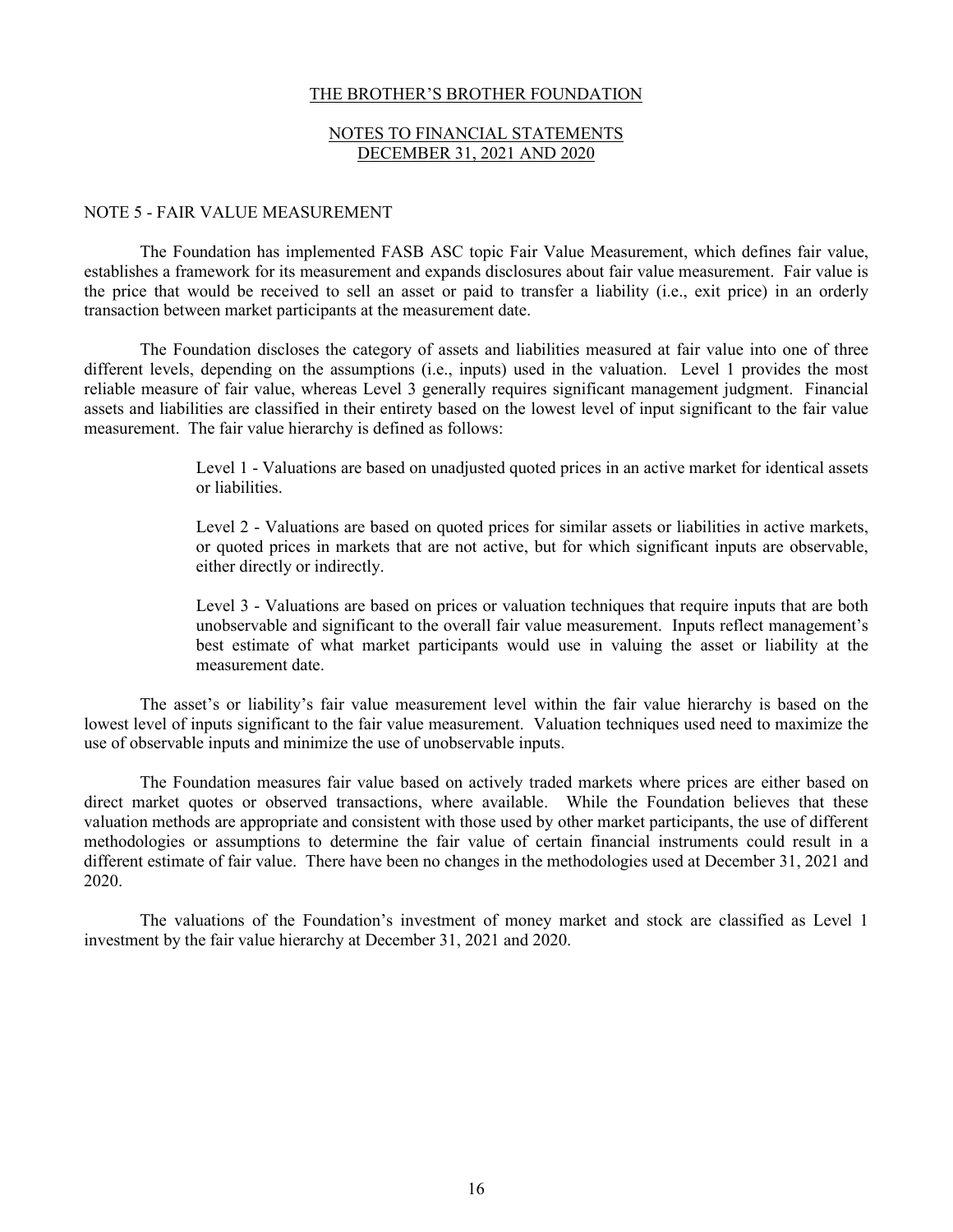## NOTES TO FINANCIAL STATEMENTS DECEMBER 31, 2021 AND 2020

#### NOTE 6 - INVENTORY

The Foundation's inventory at December 31 is summarized as follows:

|                                |   | 2021      | 2020       |
|--------------------------------|---|-----------|------------|
| Pharmaceuticals                | S | 6,023,045 | 14,422,405 |
| Medical equipment and supplies |   | 3,457,538 | 393,646    |
| Educational materials          |   | 11,793    | 910,230    |
| Humanitarian supplies          |   | 387,266   | 74,528     |
|                                |   | 9,879,642 | 15,800,809 |

## NOTE 7 - PROPERTY AND EQUIPMENT

The Foundation's property and equipment at December 31 are summarized as follows:

|                                 |    | 2021      |   | 2020      |
|---------------------------------|----|-----------|---|-----------|
|                                 |    |           |   |           |
| Building and improvements       | \$ | 2,264,900 | S | 2,158,568 |
| Equipment and furniture         |    | 1,064,612 |   | 908,458   |
|                                 |    | 3,329,512 |   | 3,067,026 |
| Less - Accumulated depreciation |    | 1,297,933 |   | 1,128,194 |
|                                 |    | 2,031,579 |   | 1,938,832 |
| Land                            |    | 213,201   |   | 213,201   |
|                                 |    |           |   |           |
| Property and equipment, net     | S  | 2,244,780 | S | 2,152,033 |

### NOTE 8 - NET ASSETS WITH DONOR RESTRICTIONS

Purpose restricted net assets with donor restriction at December 31, 2021 and 2020 consisted of approximately \$1,116,000 and \$618,000, respectively, restricted for worldwide health and educational programs. Net assets released from donor restrictions by incurring expenses satisfying the restricted purpose were \$666,878 and \$682,502 for the years ended December 31, 2021 and 2020, respectively.

#### NOTE 9 - ENDOWMENT

The endowment consists of an investment fund established primarily for programming and operating needs of the Foundation and includes donor-restricted funds. As required by generally accepted accounting principles, net assets associated with endowment funds, including funds designated by the Board of Trustees to function as endowments, are classified and reported based on the existence or absence of donor-imposed restrictions.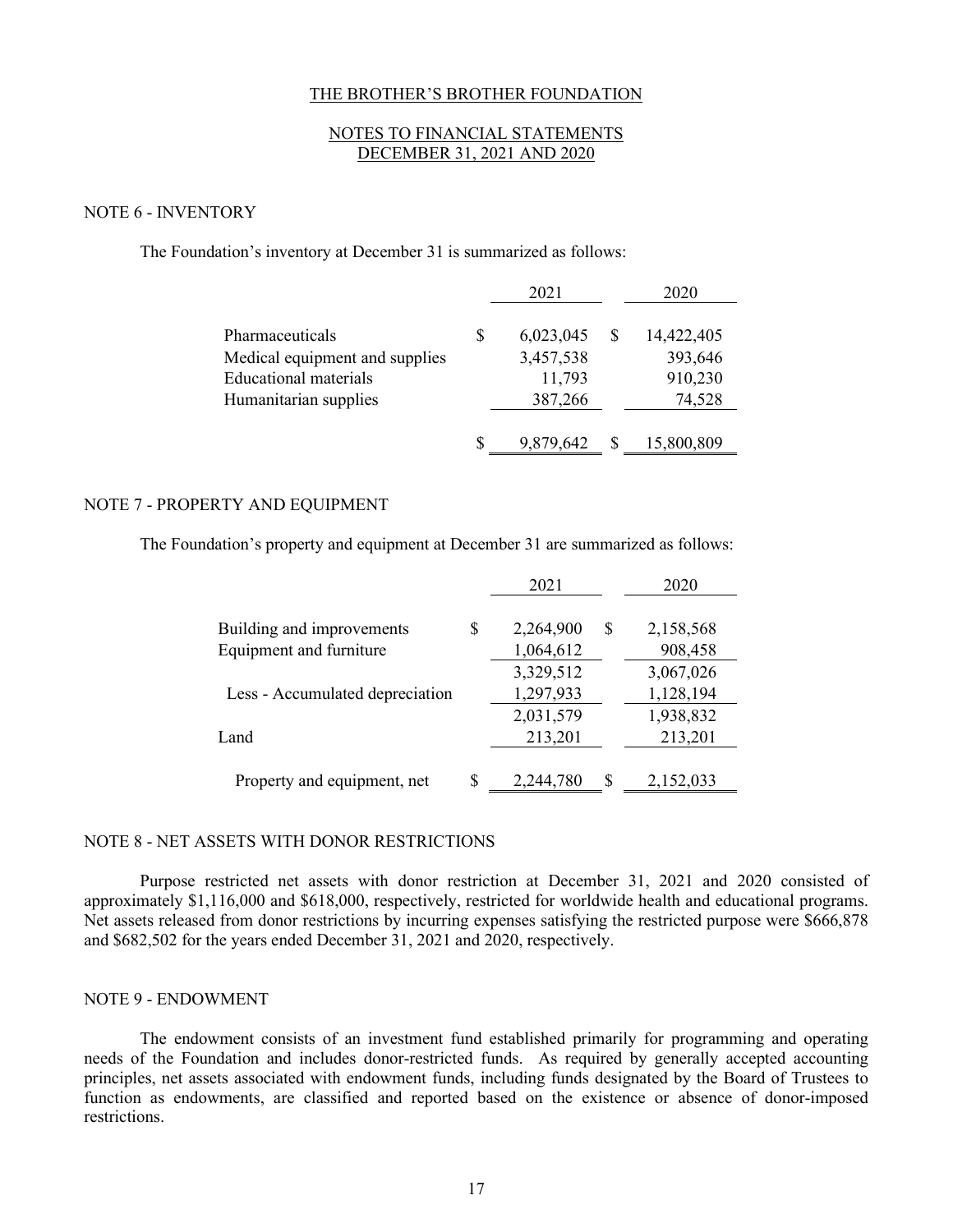## NOTES TO FINANCIAL STATEMENTS DECEMBER 31, 2021 AND 2020

#### NOTE 9 - ENDOWMENT (Continued)

Interpretation of Relevant Law - The Board of Trustees of the Foundation has elected to be governed by the Commonwealth of Pennsylvania's Act 141 (Act 141) for the donor-restricted endowment funds. Act 141 is a total return policy that allows a nonprofit to choose to treat a percentage of the average market value of the endowment's permanently restricted investments as income each year. However, the long-term preservation of the real value of the assets must be taken into consideration when the Board elects the amount. On an annual basis, the Board must elect, in writing, a spending rate of between 2% and 7%. This percentage is applied to the average market value of the investments at the end of the prior year. Average market value is based on the previous 12 quarters. The Foundation classifies as net assets with donor restrictions the original value of gifts donated to the permanent endowment and the original value of subsequent gifts to the permanent endowment. The undistributed amounts earned are included net assets with donor restrictions as well. In accordance with Act 141, the Foundation has adopted a written investment policy, of which a section specifically relates to the endowment fund. The Foundation considers the following factors in making a determination to set a spending rate:

- 1. Protecting the corpus of the endowment fund;
- 2. Preserving the spending power of the assets;
- 3. Obtaining maximum investment return with reasonable risk and operational consideration; and
- 4. Complying with applicable laws.

Change in the endowment fund for the years ended December 31 is represented as follows:

|                                                   |   | 2021    |   | 2020    |
|---------------------------------------------------|---|---------|---|---------|
| Endowment net assets beginning of year            | S | 438,633 |   | 456,838 |
| Investment return:                                |   |         |   |         |
| Net appreciation (depreciation)                   |   | 157     |   | (9,516) |
|                                                   |   | 438,790 |   | 447,322 |
| Appropriation of endowment assets for expenditure |   | (8,610) |   | (8,689) |
| Endowment net assets end of year                  |   | 430,180 | S | 438,633 |

Return Objectives and Risk Parameters - The Foundation has adopted investment and spending policies for endowment assets that attempt to provide a stream of funding for programs and initiatives supported by the endowment. The policies are also intended to protect the integrity of the assets and achieve the optimal return possible within the specified risk parameters. Endowment assets include those assets of donor-restricted funds that the Foundation must hold in perpetuity or for a donor-specified period. Under this policy, the endowment assets are invested in a manner that is intended to produce results that exceed the price and yield results of a blended benchmark of equity and fixed-income peer groups.

Strategies Employed for Achieving Objectives - To satisfy its long-term rate-of-return objectives, the Foundation relies on a total return strategy in which investment returns are achieved through both capital appreciation (realized and unrealized) and current yield (interest and dividends). The Foundation targets a diversified asset allocation viewing the assets as having a long-term horizon with moderate liquidity needs, and has taken a long-term investment posture, which favors equity holdings.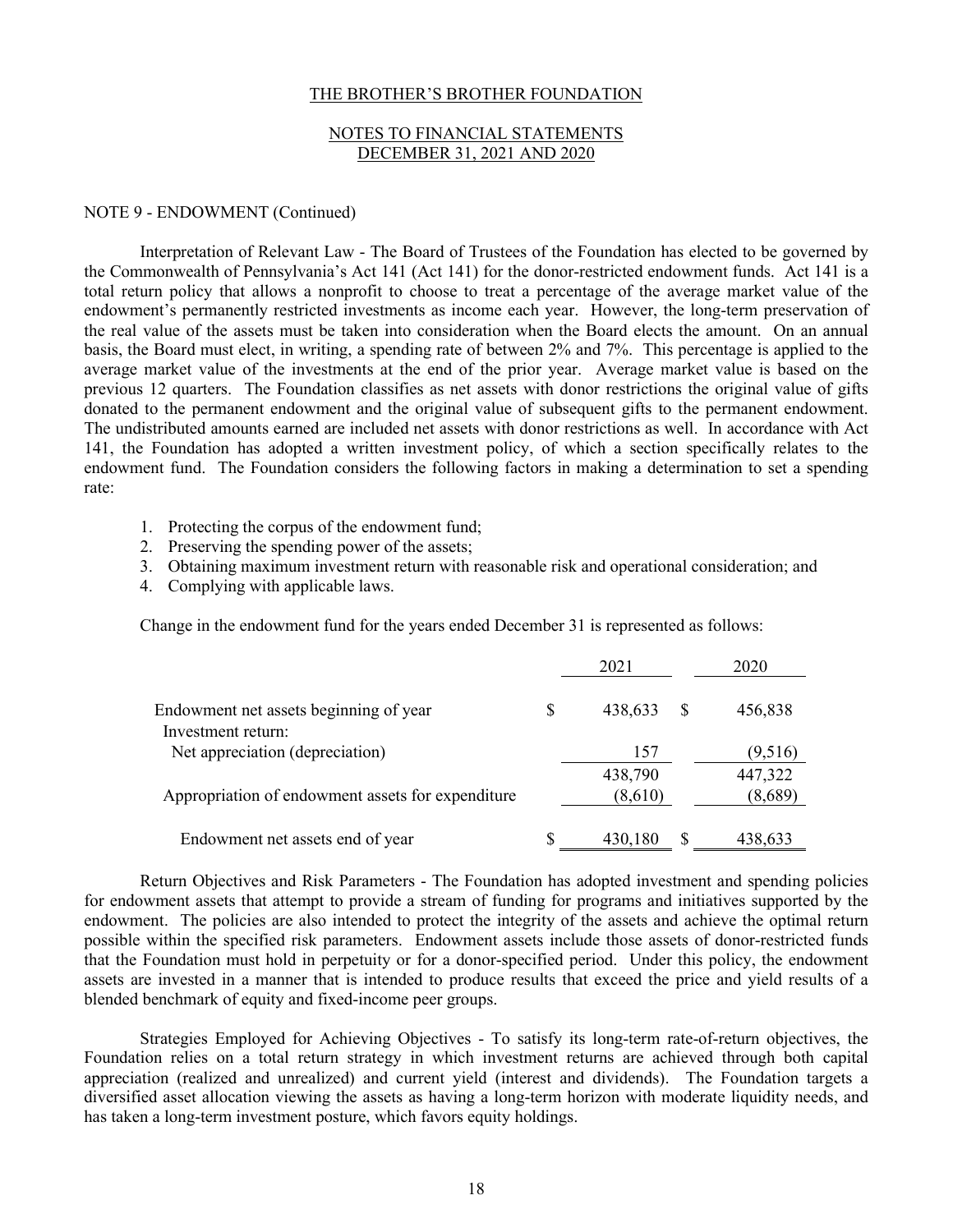## NOTES TO FINANCIAL STATEMENTS DECEMBER 31, 2021 AND 2020

#### NOTE 9 - ENDOWMENT (Continued)

Spending Policy and How the Investment Objectives Relate to Spending Policy - In accordance with Act 141, the Foundation annually transfers between 2% and 7% of the previous three years' market value average of the endowment fund to unrestricted net assets for use in operations. In 2021 and 2020, the spendable return totaled 2% or \$8,610 and \$8,689, respectively. This spending policy is consistent with the Commonwealth of Pennsylvania's guidelines and with the Foundation's objective to maintain the purchasing power of the endowment assets held in perpetuity, as well as to provide additional real growth through new gifts and investment return.

From time to time, certain donor-restricted endowment funds may have fair values less than the amount required to be maintained by donors or by law (underwater endowments). The Foundation has interpreted Act 141 to permit spending from underwater endowments in accordance with prudent measures required under law. The Foundation has no underwater endowment funds at December 31, 2021 and 2020. The original corpus of the endowment funds is \$300,000.

#### NOTE 10 - GIFTS-IN-KIND

Recognition of donated materials and supplies or GIK revenue is limited to such contributions that the Foundation takes possession of, or gains constructive title to, as the original recipient; are received and/or handled in partnership with an end-user agency; or are used in Foundation programs. During 2021 and 2020, the Foundation had two contributors that donated medical materials that aggregated 80% and 77%, respectively, of total contributed materials.

The Foundation also assists as an agent in the shipment of GIK that are designated for other charitable organizations. The value of these shipments is minimal and is not reflected in the accompanying financial statements, since the Foundation does not have variance power over these transactions.

#### NOTE 11 - RETIREMENT PLANS

The Foundation has a noncontributory simplified employee pension plan covering all qualified personnel. Contributions to the plan are determined by the Foundation but are limited to 15% of the total compensation of the participants for the year. The Foundation's contributions to the plan approximated \$65,000 and \$78,000 for 2021 and 2020, respectively.

In addition, the Foundation has a Section 403(b) plan covering substantially all employees. Participants may contribute up to 15% of their compensation. The plan does not provide for contributions by the Foundation.

### NOTE 12 - ALLOCATION OF EXPENSES

The costs of providing the various programs and other activities have been summarized on a functional basis in the statement of activities and changes in net assets. Accordingly, certain costs have been allocated among the programs and support services benefited based on an analysis of the percentage of total revenues and expenses of each program.